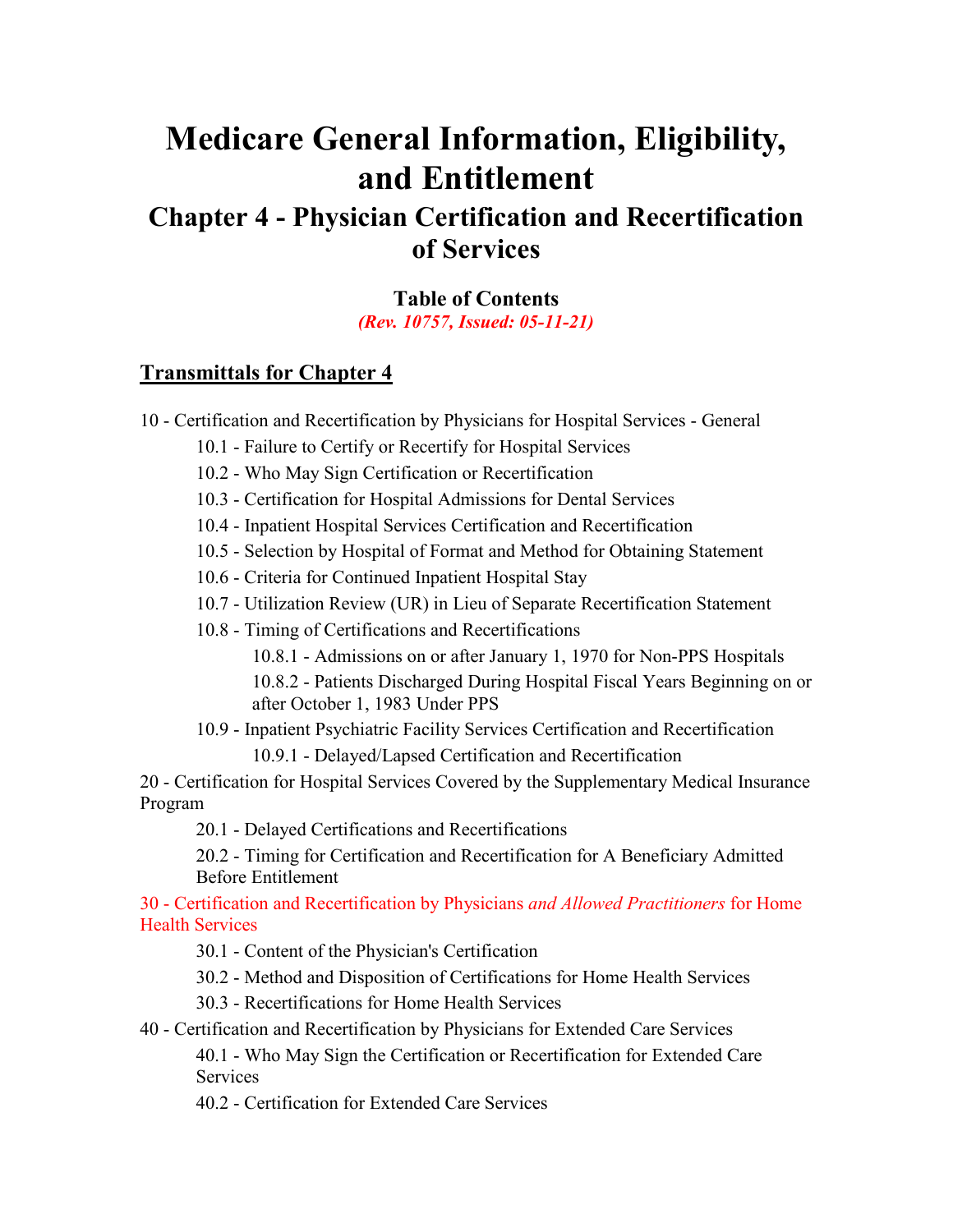- 40.3 [Recertifications for Extended Care Services](#page-15-0)
- 40.4 [Timing of Recertifications for Extended Care Services](#page-16-0)
- 40.5 [Delayed Certifications and Recertifications for Extended Care Services](#page-16-1)

40.6 - [Disposition of Certification and Recertifications for Extended Care](#page-16-2)  [Services](#page-16-2)

50 - [Physician's Certification and Recertification for Outpatient Physical Therapy,](#page-17-0) Occupational Therapy and Speech-Language Pathology

- 60 [Certification and Recertification by Physicians for Hospice Care](#page-17-1)
- 70 [DME Certification](#page-18-0)
- 80 [Summary Table for Certifications/Recertifications](#page-18-1)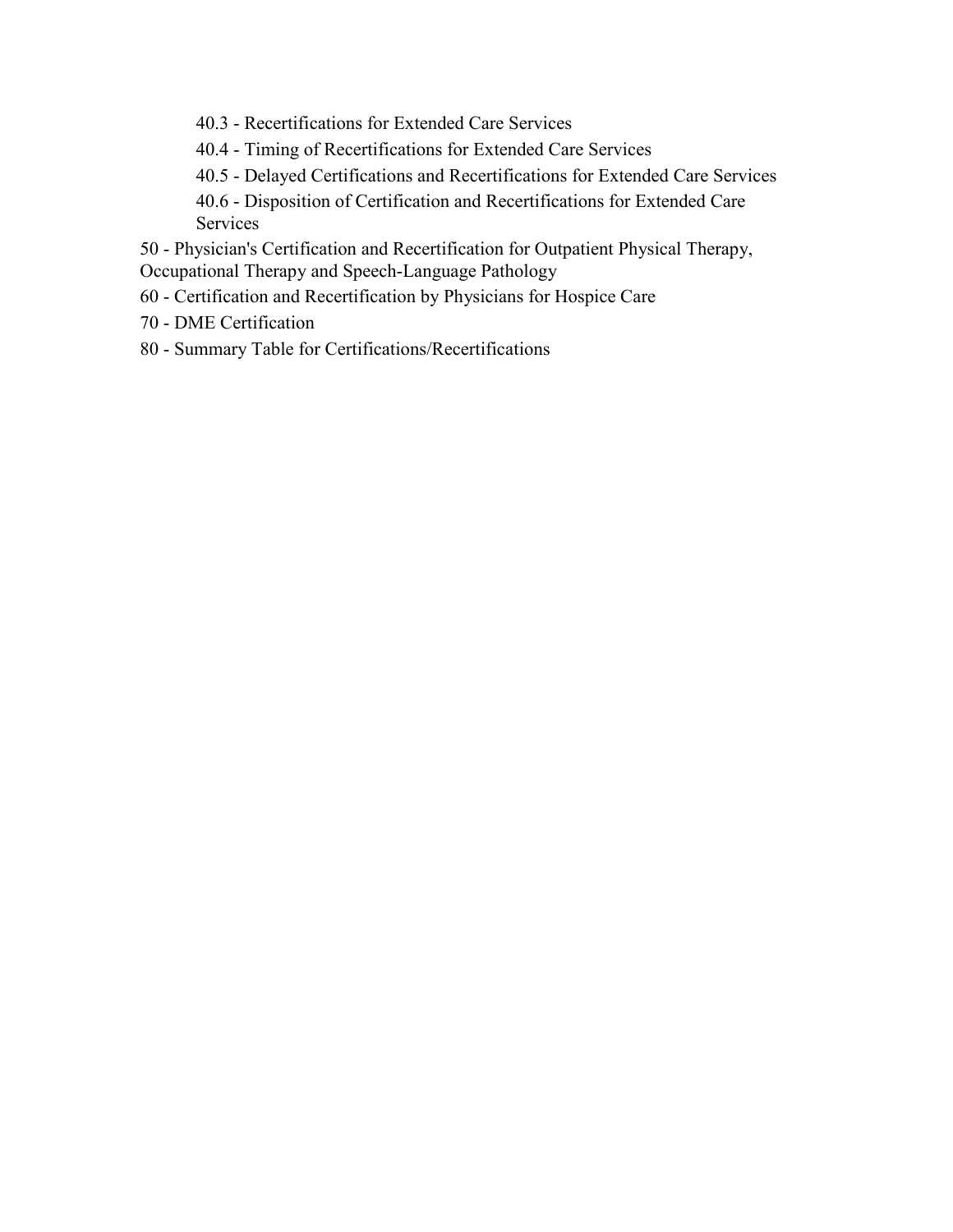#### <span id="page-2-0"></span>**10 - Certification and Recertification by Physicians for Hospital Services – General (Rev. 1, 09-11-02)**

Payments may be made for covered hospital services only if a physician certifies and recertifies to the medical necessity for the services at designated intervals of the hospital inpatient stay. Appropriate supporting material may be required. The physician certification or recertification statement must be based on a current evaluation of the patient's condition.

For patients admitted to a general hospital, regardless of whether the patients are under PPS, a physician certification is not required at the time of admission for patient services. For services continued over a period of time or for a day outlier case (i.e., an appropriately admitted case results in an extraordinarily long stay) or for a PPS cost outlier case (i.e., an appropriately admitted case results in the expenditure of extraordinary resources), a physician must certify or recertify the continued need for the services at specified intervals. (See [§ 80 f](http://cms.hhs.gov/manuals/101_general/#80)or timing of physician certification and recertification.) Psychiatric and tuberculosis hospitals (which are excluded from PPS) are required to obtain a physician certification on admission.

Hospitals do not transmit physician certification and recertification statements to the A/B MAC (A) or to CMS. The hospital must itself certify on the appropriate billing form that the required physician certification and recertification statements have been obtained and are on file. The physician certification and recertification statements are retained in the hospital's file where they are available for verification if needed.

A hospital must also have available in its files a written description of the procedure it adopts on the timing of certifications and recertifications, i.e., the intervals at which the necessary certification statements are required and whether review of long stay cases by the utilization review committee may serve as an alternative to recertification by a physician in the case of the second or subsequent recertification.

#### <span id="page-2-1"></span>**10.1 - Failure to Certify or Recertify for Hospital Services (Rev. 1, 09-11-02)**

If a hospital fails to obtain the required certification or recertification statements in an individual case, program payments may not be made in that case.

If the hospital's failure to obtain a certification or recertification is not due to a question as to the necessity for the services, but rather to the physician's refusal to certify based on other grounds (e.g., he/she objects in principle to the concept of certification and recertification), the hospital may not bill the program or the beneficiary for covered items or services. The provider agreement precludes the hospital from charging the patient for covered items and services.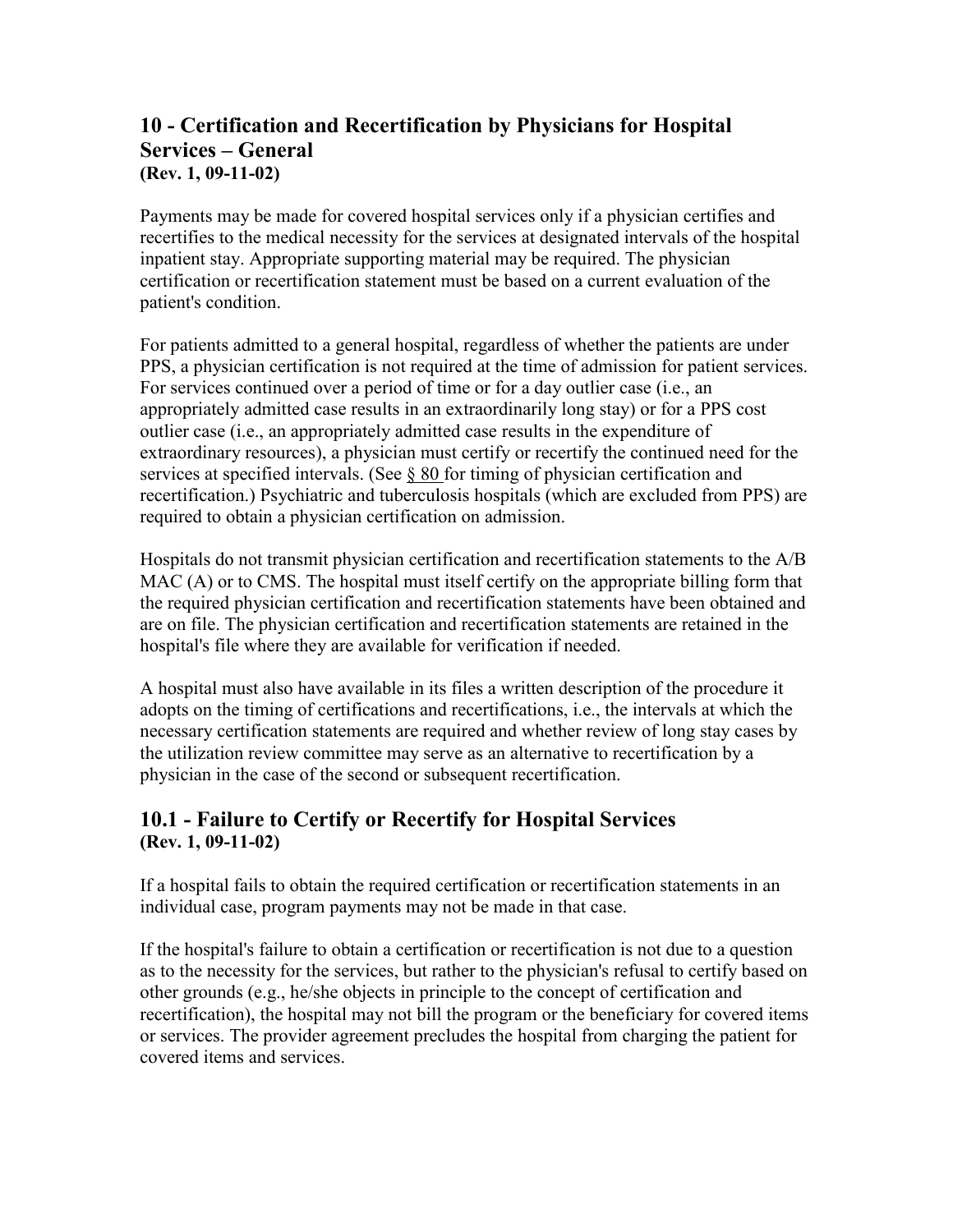#### <span id="page-3-0"></span>**10.2 - Who May Sign Certification or Recertification (Rev. 1, 09-11-02)**

A certification or recertification statement must be signed by the attending physician responsible for the case or by another physician who has knowledge of the case and is authorized to do so by the attending physician, or by a member of the hospital's medical staff with knowledge of the case.

Ordinarily for purposes of certification and recertification, a "physician" must meet the definition in [Chapter 5, §70](http://cms.hhs.gov/manuals/101_general/ge101c05.htm#70) and [§70.3.](http://cms.hhs.gov/manuals/101_general/ge101c05.htm#70.3)

#### <span id="page-3-1"></span>**10.3 - Certification for Hospital Admissions for Dental Services (Rev. 1, 09-11-02)**

The attending doctor of dental surgery or of dental medicine is authorized to certify that the patient's underlying medical condition and clinical status or the severity of the dental procedure requires the patient to be admitted to the hospital for the performance of the dental procedure; and to recertify the patient's continuing need for hospitalization when required. This applies even if the dental procedure is not covered.

#### <span id="page-3-2"></span>**10.4 - Inpatient Hospital Services Certification and Recertification (Rev. 1, 09-11-02)**

A certification or recertification statement must contain the following information:

- An adequate written record of the reason for either;
	- o Continued hospitalization of the patient for medical treatment or for medically required inpatient diagnostic study, or
	- o Special or unusual services for cost outlier cases for hospitals under the prospective payment system (PPS);
- The estimated period of time the patient will need to remain in the hospital and, for cost outlier cases, the period of time for which the special or unusual services will be required; and
- Any plans for posthospital care.

#### <span id="page-3-3"></span>**10.5 - Selection by Hospital of Format and Method for Obtaining Statement (Rev. 1, 09-11-02)**

The individual hospital determines the method by which certifications and recertifications are to be obtained and the format of the statement. Thus, the medical and administrative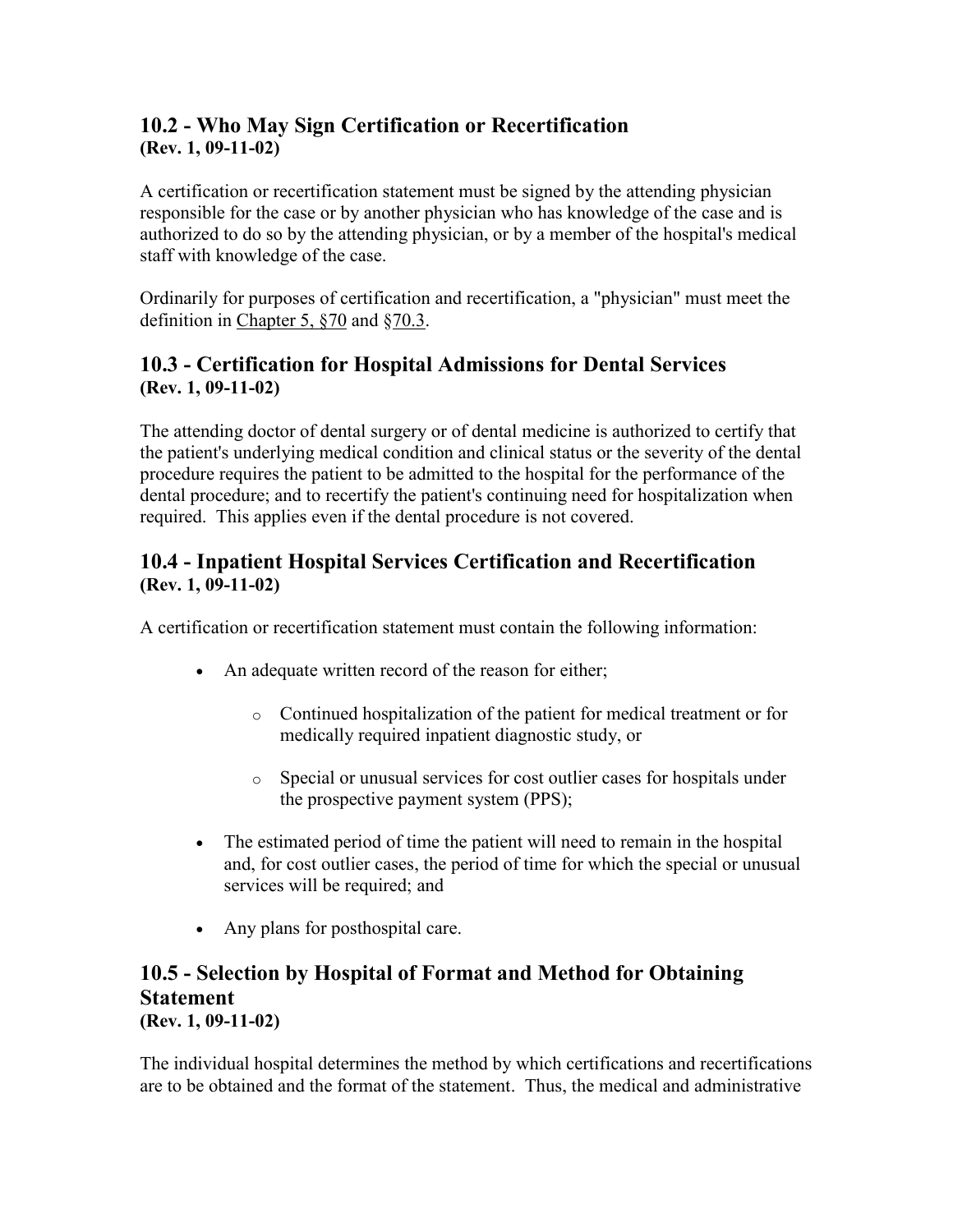staffs of each hospital may adopt the form and procedure they find most convenient and appropriate.

There is no requirement that the certification or recertification be entered on any specific form or handled in any specific way, as long as the approach adopted by the hospital permits the A/B MAC (A) to determine that the certification and recertification requirements are, in fact, met. The certification or recertification could, therefore, be entered or preprinted on a form the physician already has to sign; or a separate form could be used. If all the required information is included in progress NOTEs, the physician's statement could indicate that the individual's medical record contains the information required and that continued hospitalization is medically necessary.

#### <span id="page-4-0"></span>**10.6 - Criteria for Continued Inpatient Hospital Stay (Rev. 94, Issued: 10-16-15, Effective: 11-16-15, Implementation: 11-16-15)**

A physician who certifies or recertifies to the need for continued inpatient stay should use the same criteria that apply to the hospital's utilization review committee. These criteria include not only medical necessity, but also the availability of out-of-hospital facilities and services which will assume continuity of care. In accordance with the regulations at 42 CFR 424.13(c), a physician should certify or recertify need for continued hospitalization if the physician finds that the patient could receive treatment in a SNF but no bed is available in the participating SNF. Where the basis for the certification or recertification is the need for continued inpatient care because of the lack of SNF accommodations, the certification or recertification should so state. The physician is expected to continue efforts to place the patient in a participating SNF as soon as the bed becomes available. Coverage of these additional, "alternate placement" days in the hospital can continue until the earliest of the following events occurs:

- A bed becomes available in a participating SNF;
- The beneficiary's care needs drop below SNF-level; or
- The beneficiary has exhausted all of the available days of Part A inpatient hospital benefits in that benefit period.

#### <span id="page-4-1"></span>**10.7 - Utilization Review (UR) in Lieu of Separate Recertification Statement (Rev. 1, 09-11-02)**

For cases not subject to PPS and for PPS day outlier cases, a separate recertification statement is not necessary where the requirements for the second or subsequent recertification are satisfied by review of a stay of extended duration, pursuant to the hospital's UR plan. However, it is necessary to satisfy the certification and recertification content standards. It would be sufficient if records of the UR committee show that consideration was given to the three items required for certifications and recertifications: the reasons for continued hospitalization (e.g., consideration was given to the need for special or unusual care in cost outlier status under PPS), estimated time the patient will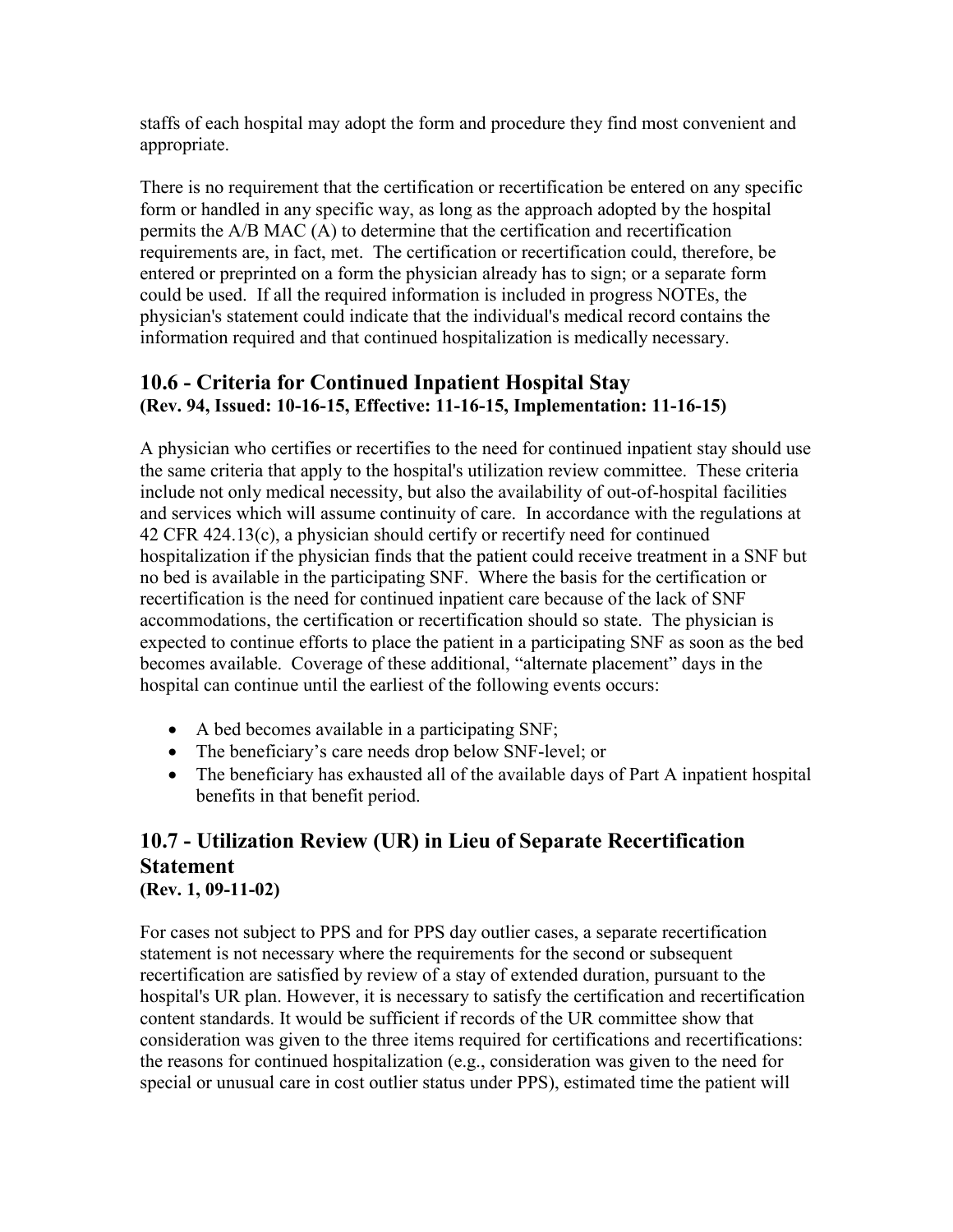need to remain in the hospital (e.g., the time period during which such special or unusual care would be needed), and plans for posthospital care.

#### <span id="page-5-0"></span>**10.8 - Timing of Certifications and Recertifications (Rev. 1, 09-11-02)**

The timing of certifications and recertifications is described in the following subsections.

#### <span id="page-5-1"></span>**10.8.1 - Admissions On or After January 1, 1970 for Non-PPS Hospitals (Rev. 1, 09-11-02)**

For services furnished to beneficiaries admitted on or after January 1, 1970, the initial certifications are required no later than as of the 12th day of hospitalization. A hospital may at its option, provide for the certification to be made earlier, or it may vary the timing of the certification within the 12-day period by diagnostic or clinical categories. The first recertification is required no later than as of the 18th day of hospitalization. Subsequent recertifications must be made at intervals established by the UR committee (on a case-by-case basis), but in no event may the interval between recertifications exceed 30 days.

The UR committee will be reviewing long-stay cases and may be in the best position to decide when subsequent recertifications are needed.

A hospital can, if it wishes, coordinate its physician recertifications with the process of review by the UR committee of longstay cases not subject to PPS, and for PPS dayoutlier cases. At the option of the hospital, review of a stay of extended duration under the hospital's utilization review plan may take the place of the second and any subsequent physician recertifications. (Such review may be the initial review, or a second or subsequent review of an extended case by the UR committee.)

Where review of an extended stay case by the UR committee is deemed to take the place of a physician recertification, it would be possible for the recertification to be made later than the specified day, because the review of an extended duration case may be made at any time within the 7-day period following the last day of the period of extended duration defined in the utilization review plan. Such a recertification will be treated as a delayed recertification; however, no explanation for the normal delay is required.

#### <span id="page-5-2"></span>**10.8.2 - Patients Discharged During Hospital Fiscal Years Beginning On or After October 1, 1983 Under PPS (Rev. 1, 09-11-02)**

For cases subject to the prospective payment system (PPS), certification is not required at the time of admission for inpatient services. The admission is reviewed by a hospital review organization upon discharge of the patient. For outlier cases certification is required as follows: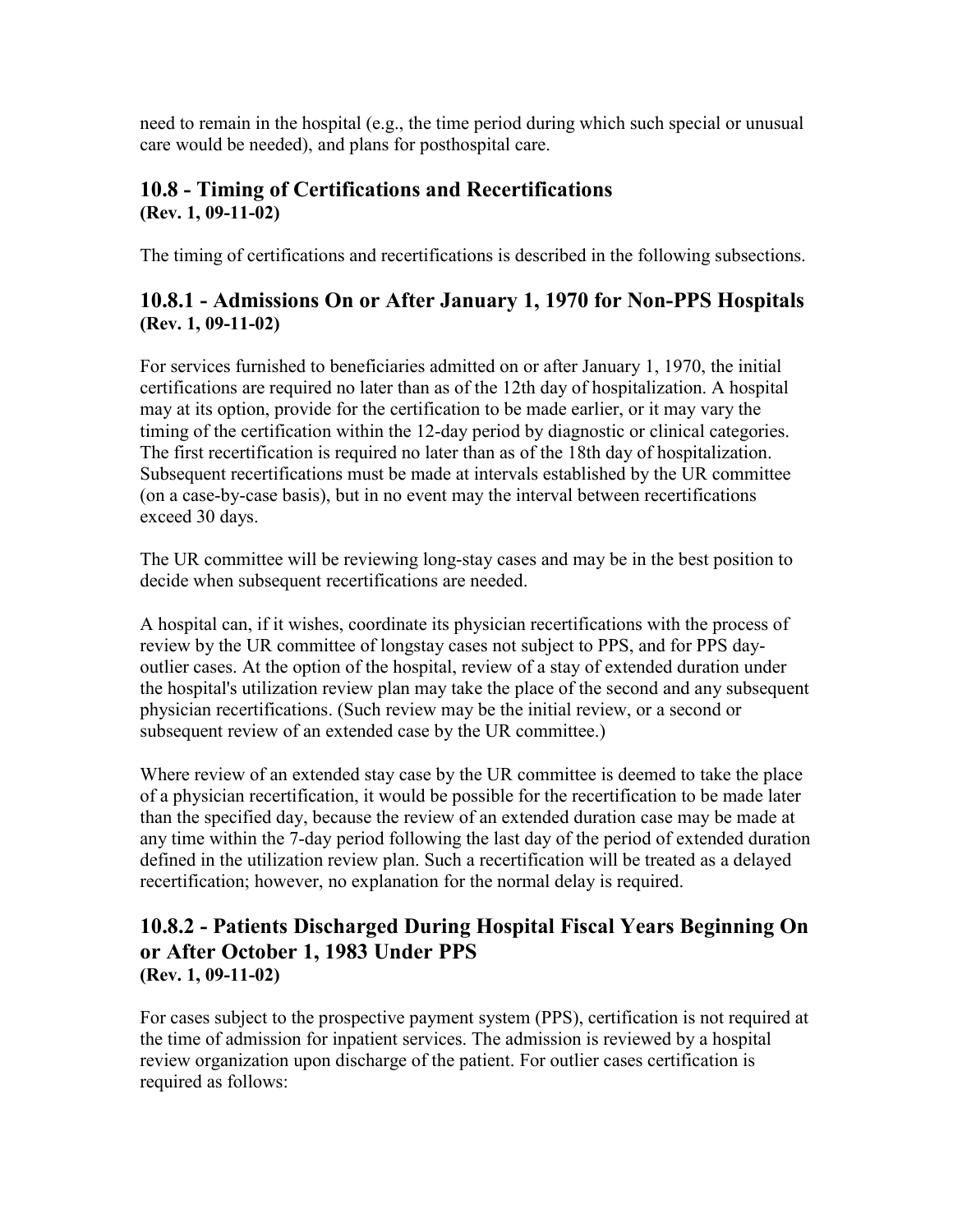- For day-outlier cases (now discontinued), certification was required no later than 1 day after the hospital reasonably assumes that the case meets the established outlier criteria, or no later than 20 days into the hospital stay, whichever is earlier. The first and subsequent recertifications are required at intervals established by the utilization review committee, on a case-by-case basis if it so chooses, but not less than every 30 days.
- For cost-outlier cases, if possible, certification must be made before the hospital incurs cost for which it will seek cost outlier payment. However, certification is required no later than the date on which the hospital requests cost outlier payment or 20 days into the hospital stay, whichever is earlier. For cost-outlier cases, the first and subsequent recertifications are required at intervals established by the UR committee, on a case-by-case basis if it chooses.

As previously stated the UR committee will be reviewing long-stay cases and may be in the best position to decide when subsequent recertifications are needed. Review by the UR committee used in place of recertification for PPS day outlier cases is considered timely if performed within 7 days after the physician recertification would have been required.

### <span id="page-6-0"></span>**10.9 - Inpatient Psychiatric Facility Services Certification and Recertification**

**(Rev. 98, Issued: 05-13-16, Effective: 08-15-16, Implementation: 08-15-16)**

The requirements for physician certification and recertification for inpatient psychiatric facility services are similar to the requirements for certification and recertification for inpatient hospital services. However, there is an additional certification requirement. In accordance with 42 CFR 424.14, all IPFs (distinct part units of acute care hospitals, CAHs, and psychiatric hospitals) are required to meet the following certification and recertification requirements.

At the time of admission or as soon thereafter as is reasonable and practicable, a physician (the admitting physician or a medical staff member with knowledge of the case) must certify the medical necessity for inpatient psychiatric hospital services. The first recertification is required as of the 12th day of hospitalization. Subsequent recertifications will be required at intervals established by the hospital's utilization review committee (on a case-by-case basis), but no less frequently than every 30 days.

There is also a difference in the content of the certification and recertification. In certification the physician is required to document that the inpatient psychiatric facility admission was medically necessary for either: (1) treatment which could reasonably be expected to improve the patient's condition, or (2) diagnostic study.

The physician's recertification should satisfy all of the requirements noted below: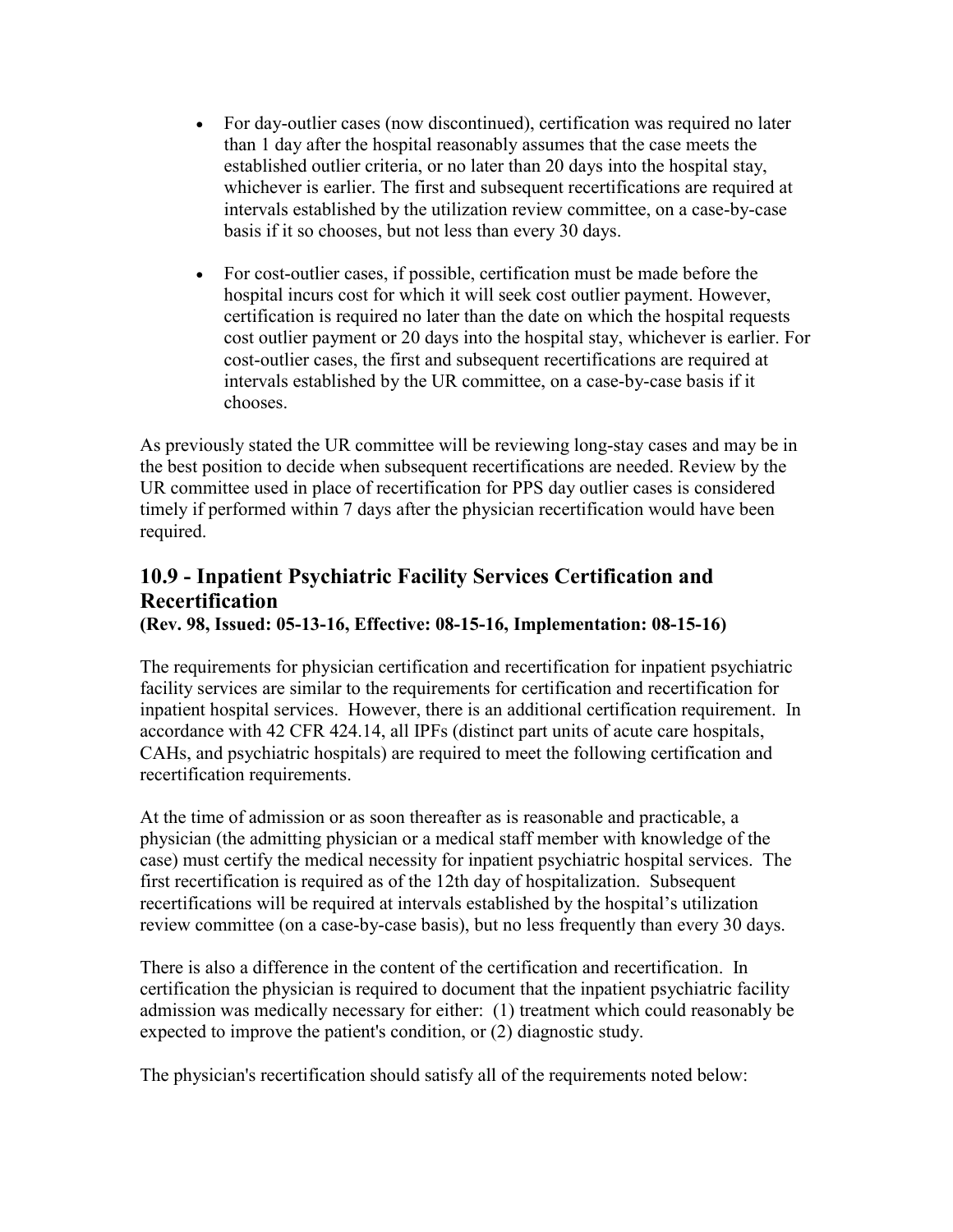- 1. That inpatient psychiatric hospital services furnished since the previous certification or recertification were, and continue to be, medically necessary for either:
	- a. Treatment which could reasonably be expected to improve the patient's condition; or,
	- b. Diagnostic study;
- 2. The hospital records indicate that the services furnished were either intensive treatment services, admission and related services necessary for diagnostic study, or equivalent services, and
- 3. Effective July 1, 2006, physicians will also be required to recertify that the patient continues to need, on a daily basis, active treatment furnished directly by or requiring the supervision of inpatient psychiatric facility personnel.

The format of all certifications and recertifications and the method by which they are obtained is determined by the individual facility. No specific procedures or forms are required. The provider may adopt any method that permits verification of all the IPFs requirements to continue treatment. For example, the recertification may be entered on provider generated forms, in progress notes, or in the records (relating to the stay in question) and must be signed by a physician.

Claim denials may not be made for failure to use a certification or recertification form or failure to use particular language or format, provided that the medical record demonstrates that the content requirements given at Pub. 100-02, Medicare Benefit Policy Manual, Chapter 2, §30.2.1 are met.

For convenience, the period covered by the physician's certification and recertification is referred to a period during which the patient was receiving active treatment. If the patient remains in the hospital but the period of "active treatment" ends (e.g., because the treatment cannot reasonably be expected to improve the patient's condition, or because intensive treatment services are not being furnished), program payment can no longer be made even though the patient has not yet exhausted his/her benefits. Where the period of "active treatment" ends, the physician is to indicate the ending date in making his recertification. If "active treatment" thereafter resumes, the physician should indicate, in making his recertification, the date on which it resumed.

#### <span id="page-7-0"></span>**10.9.1 - Delayed/Lapsed Certification and Recertification (Rev 98, Issued: 05-13-16, Effective: 08-15-16, Implementation: 08-15-16)**

IPFs are expected to obtain timely certifications and recertifications. However, delayed certifications and recertifications will be honored where, for instance, there have been an oversight or lapse, and a legitimate reason for the delay as noted in Pub. 100-01, §20.1. Denial of payment for lack of the required certification and recertification is considered a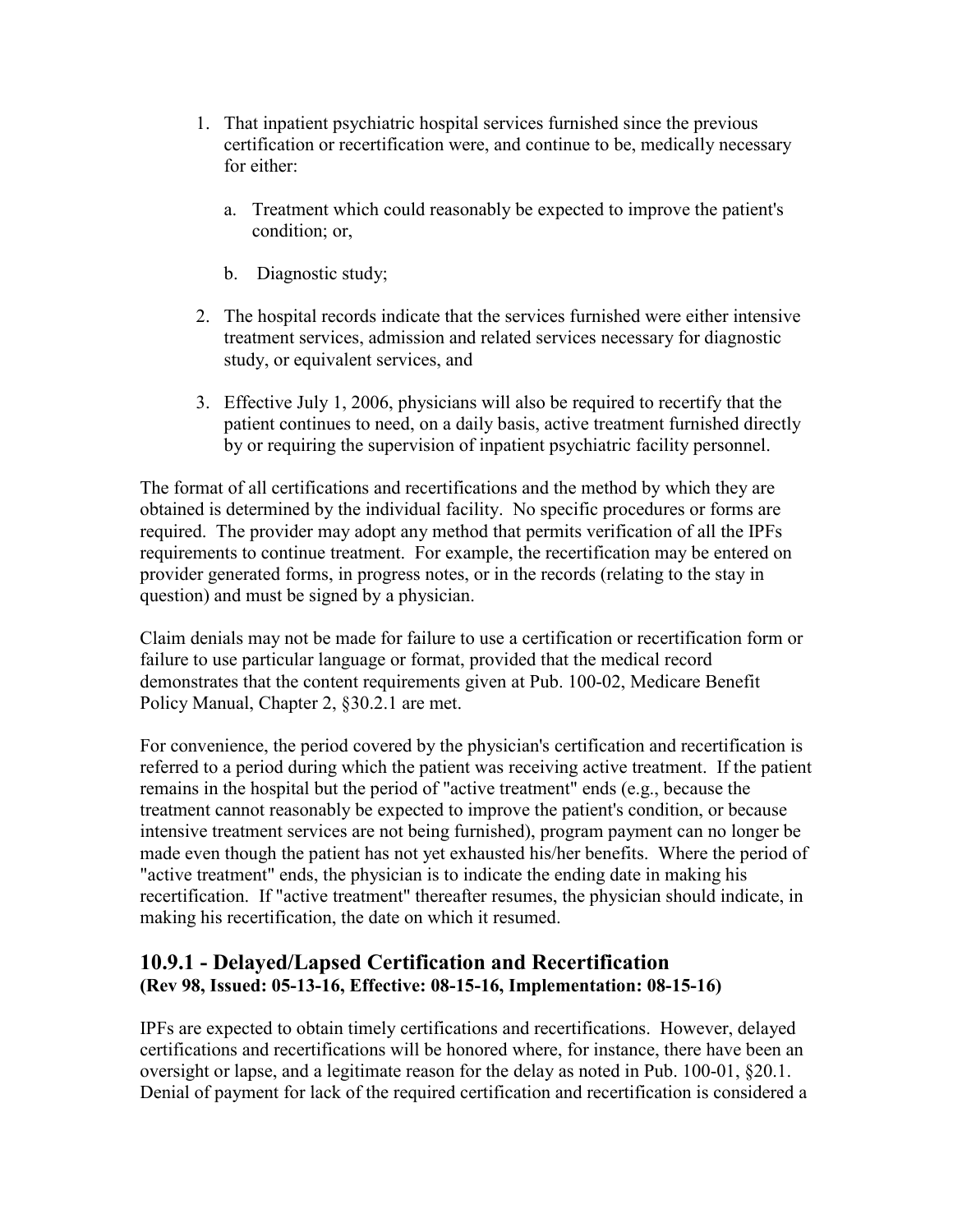technical denial, which means a statutory requirement has not been met. Consequently, if an appropriate certification is later produced, the denial shall be overturned. Reopenings of technical denial decisions may be initiated by the contractor or the provider.

In addition to compliance with the appropriate certification and recertification content requirements, delayed certification and recertification must include an explanation for the delay and any medical or other evidence which the IPF considers relevant for purposes of explaining the delay. The IPF will determine the format of the delayed certifications and recertifications, and the method by which they are obtained. A delayed certification may be included with one or more recertifications on a single signed document. Separate signed documents for each delayed certification and recertification are not required as they would be if timely certification and recertification had been completed. For all IPF services, a delayed certification may not extend past discharge. IPF certification or recertification documentation may only be signed by a physician.

## <span id="page-8-0"></span>**20 - Certification for Hospital Services Covered by the Supplementary Medical Insurance Program**

**(Rev. 50; Issued: 12-21-07; Effective: 09-17-07; Implementation: 01-07-08)**

A physician must certify that medical and other health services covered by medical insurance which were provided by (or under arrangement made by) the hospital were medically required.

Physician certification is not required for the following outpatient services furnished on or after January 3, 1968:

- Hospital services and supplies incident to physicians' services rendered to outpatients; and
- Diagnostic services furnished by a hospital or which the hospital arranges to have furnished in other facilities operated by or under the supervision of the hospital or its medical staff.

Hospitals must obtain a physician's certification with respect to other services furnished to outpatients.

Primarily, this means that a certification statement is needed for diagnostic services furnished under arrangements by a facility that is not operated by or under the supervision of the hospital or its organized medical staff, e.g., services obtained from an independent laboratory.

This certification requires a brief description of the services and the signature of the physician. It needs to be made only once for a course of treatment. Where services are provided on a continuing basis, such as a course of radium treatments, the physician's certification may be made at the beginning or end of the course of treatment, or at any other time during the period of treatment.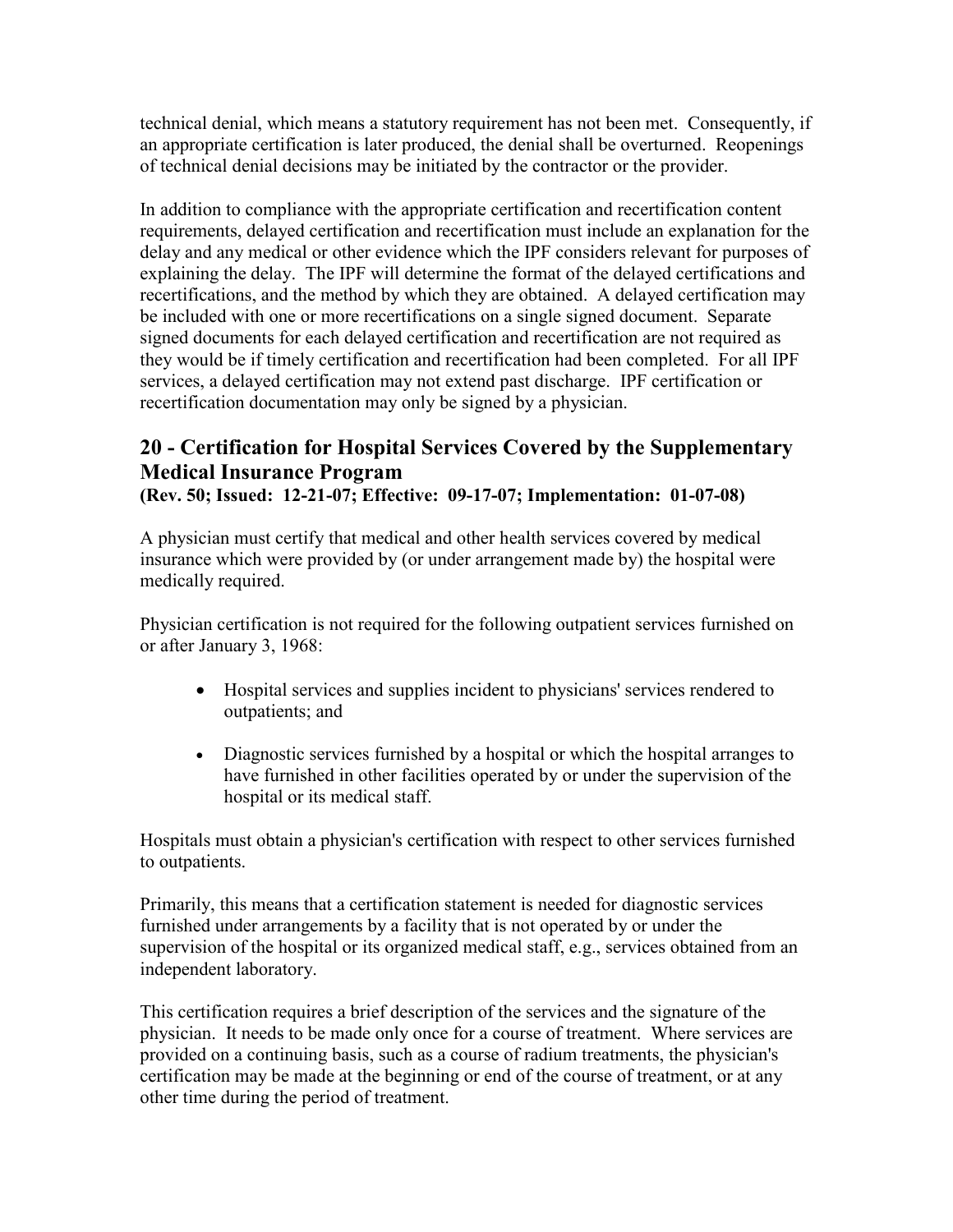There is no requirement that the certification be entered on any specific form or handled in any specific way, as long as the approach adopted by the hospital permits the A/B MAC (A) to determine that the certification requirement is in fact met. Therefore, the certification could be entered or pre-printed on a form the physician already has to sign; or a separate certification form could be used.

In addition, physician's certifications are required for the rental and purchase of durable medical equipment [\(see §70\)](http://www.cms.hhs.gov/manuals/101_general/#70), outpatient therapy, i.e., physical therapy, occupational therapy and speech-language pathology services (see Pub. 100-02, Chapter 15, §220).

The Physician Certification Statement requirements for all ambulance providers (hospital-owned and operated) and suppliers (independently-owned and operated) are located at 42 CFR §410.40 (d) (2) and §410.40 (d) (3).

#### <span id="page-9-0"></span>**20.1 - Delayed Certifications and Recertifications (Rev. 1, 09-11-02)**

Hospitals are expected to obtain timely certification and recertification statements. However, delayed certifications and recertifications will be honored where, for example, there has been an oversight or lapse.

In addition to complying with the appropriate content requirements, delayed certifications and recertifications must include an explanation for the delay and any medical or other evidence which the hospital considers relevant for purposes of explaining the delay. The hospital will determine the format of delayed certification and recertification statements, and the method by which they are obtained. A delayed certification and recertification may appear in one statement; separate signed statements for each certification and recertification would not be required as they would if timely certification and recertification had been made.

#### <span id="page-9-1"></span>**20.2 - Timing for Certification and Recertification for a Beneficiary Admitted Before Entitlement (Rev. 1, 09-11-02)**

<span id="page-9-2"></span>If an individual is admitted to a hospital (including a psychiatric hospital) before he/she is entitled to hospital insurance benefits (for example, before attainment of age 65), no certification is required as of the date of admission or entitlement. Certifications and recertifications are required as of the time they would be required if the patient had been admitted to the hospital on the day he/she became entitled. (The time limits for certification and recertification are computed from the date of entitlement instead of the date of admission.)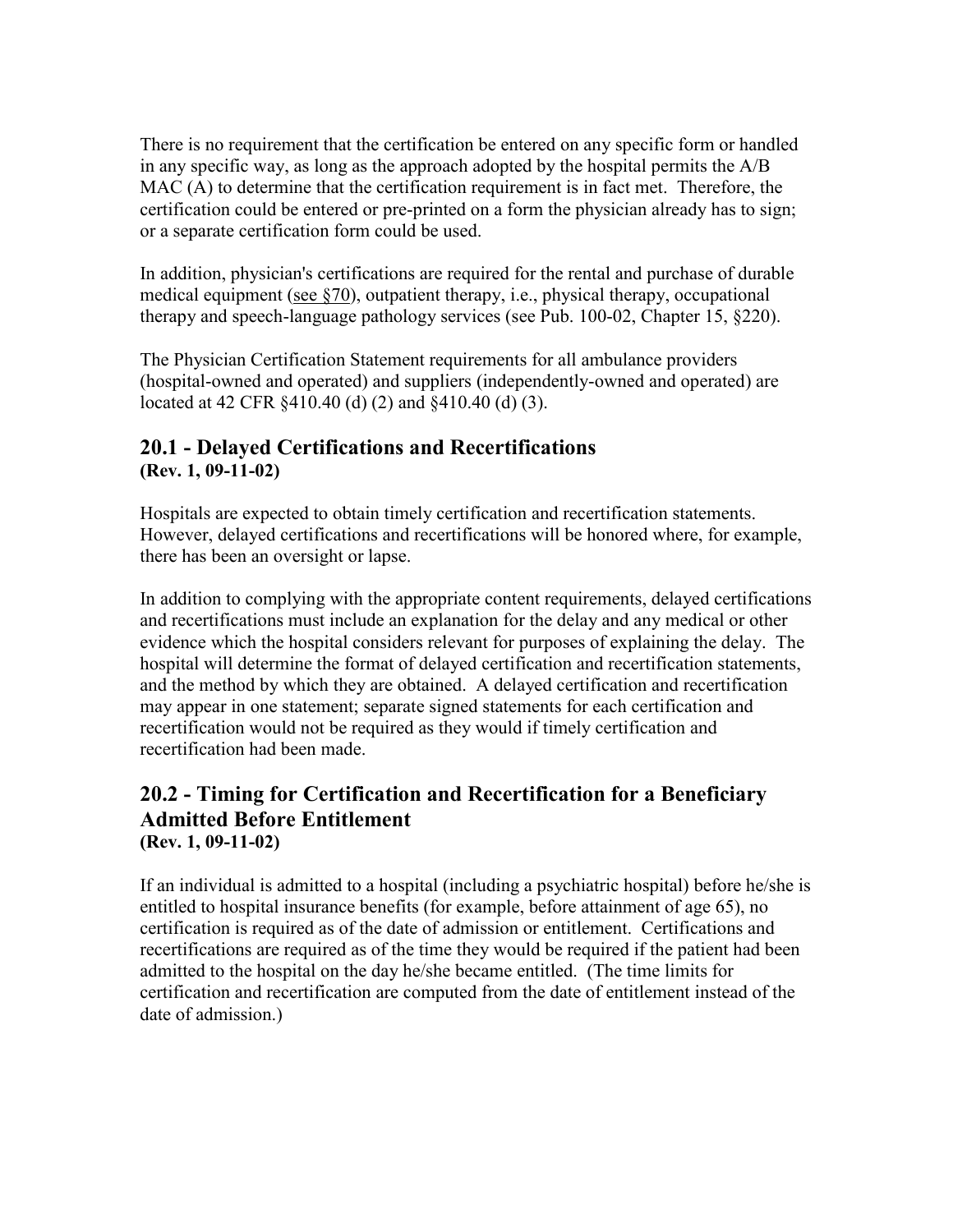#### **30 - Certification and Recertification by Physicians** *and Allowed Practitioners* **for Home Health Services**

*(Rev. 10757; Issued: 05-11-21; Effective: 03-01-20; Implementation: 08-11-21)*

In addition to the content below, refer to Pub. 100-02, Medicare Benefit Policy Manual, chapter 7, section 30.5 for a complete description of the requirements that must be met in order to certify and recertify patient eligibility for Medicare home health services.

#### <span id="page-10-0"></span>**30.1 - Content of the Physician Certification**

*(Rev. 10757; Issued: 05-11-21; Effective: 03-01-20; Implementation: 08-11-21)*

Under both the hospital insurance and the supplementary medical insurance programs, no payment can be made for covered home health services that a home health agency (HHA) provides unless a physician or allowed practitioner certifies that:

- Home health services are needed because the individual is confined to his/her home;
- The individual needs intermittent skilled nursing care, physical therapy and/or speech-language pathology services. Where a patient's sole skilled service need is for skilled oversight of unskilled services, the physician or allowed practitioner must include a brief narrative describing the clinical justification of this need as part of the certification, or as a signed addendum to the certification;
- A plan for furnishing such services to the individual has been established and is periodically reviewed by a physician or allowed practitioner;
- The services are or were furnished while the individual was under the care of a physician or allowed practitioner; and
- The individual had a face-to-face encounter with a physician or an allowed nonphysician practitioner no more than 90 days prior to or within 30 days after the start of home health care and the encounter was related to the primary reason the patient requires home health services in accordance with requirements described in Pub. 100-02, Medicare Benefit Policy Manual, chapter 7, section 30.5.1.1. The certifying physician or allowed practitioner must also document the date of the encounter.

Certifications must be obtained at the time the plan of care is established or as soon thereafter as possible.

The physician or allowed practitioner must sign and date the plan of care (POC) and the certification prior to the claim being submitted for payment; rubber signature stamps are not acceptable. The plan of care may be signed by another physician or allowed practitioner who is authorized by the certifying physician or certifying allowed practitioner who established the plan of care, to care for his/her patients in his/her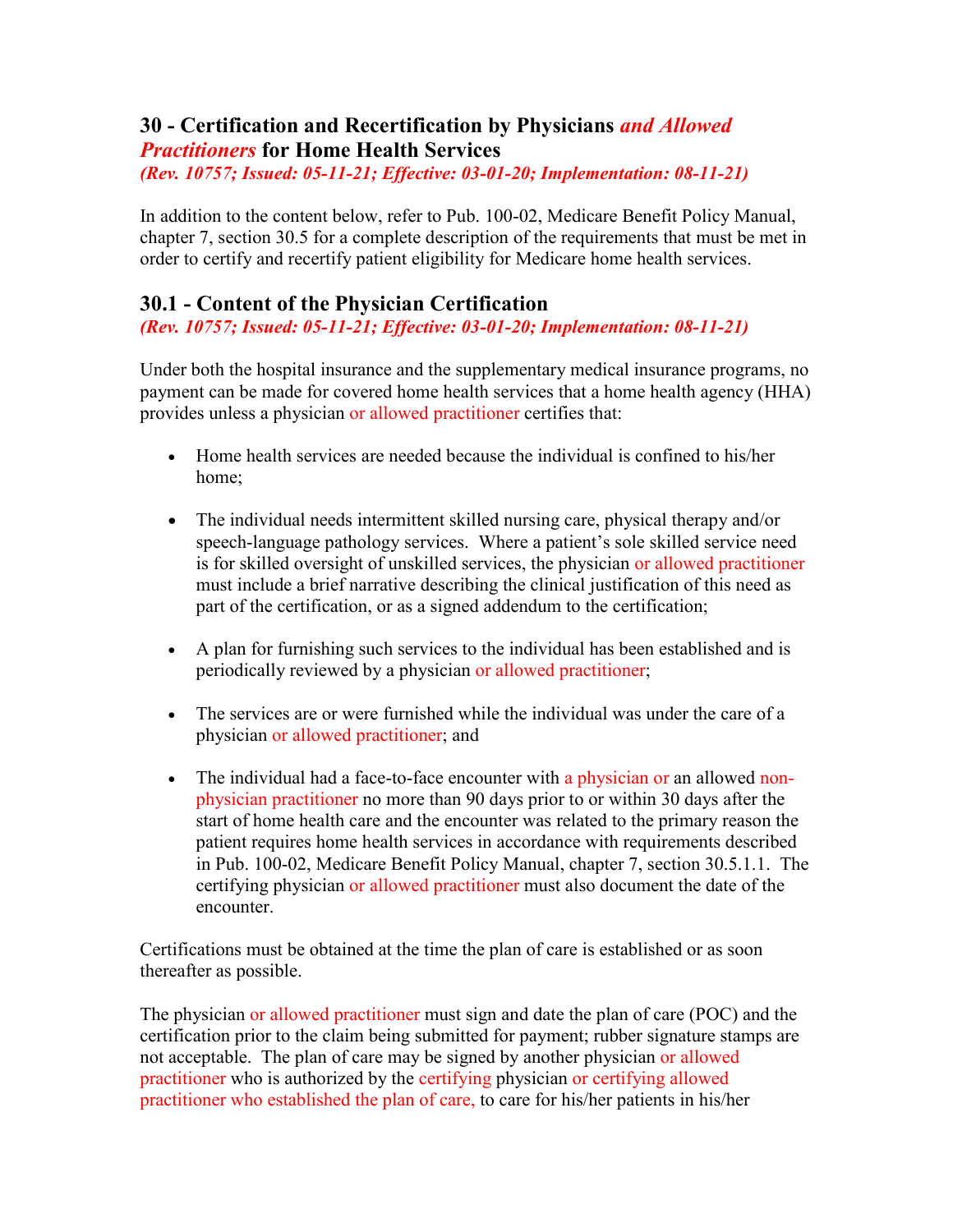absence. The HHA is responsible for ensuring that the physician or allowed nonphysician practitioner who signs the plan of care and recertification statement was authorized by the physician or allowed practitioner who established the plan of care and completed the certification for his/her patient in his/her absence. While the regulations specify that documents must be signed, they do not prohibit the transmission of the POC, oral order, or certification via facsimile machine. The HHA is not required to have the original signature on file. However, the HHA is responsible for obtaining original signatures if an issue surfaces that would require verification of an original signature.

Home health agencies that maintain patient records by computer rather than hard copy may use electronic signatures. However, all such entries must be appropriately authenticated and dated. Authentication must include signatures, written initials, or computer secure entry by a unique identifier of a primary author who has reviewed and approved the entry. The HHA must have safeguards to prevent unauthorized access to the records and a process for reconstruction of the records upon request from the Medicare contractor, state surveyor, or other authorized personnel, in the event of a system breakdown.

See [§10.1](http://www.cms.hhs.gov/manuals/101_general/#10.1) for the effects of failure to certify or recertify.

### <span id="page-11-0"></span>**30.2 - Method and Disposition of Certifications for Home Health Services**

**(Rev. 92, Issued: 04-22-15, Effective: 01-01-15, Implementation: 05-11-15)**

There is no requirement that the certification or recertification be entered on any specific form or handled in any specific way as long as the Medicare contractor can determine, where necessary, that the certification and recertification requirements are met. The certification by the physician must be retained by the HHA.

The following instructions pertain to required documentation of the certification and recertification period.

The HHA enters the month, day, year, e.g., MMDDYYYY that identifies the period covered by the physician's POC. The "From" date for the initial certification must match the start of care (SOC) date. The "through" date is up to and including the last day of the episode which is not the first day of the subsequent episode. The "through" date can be up to, but never exceed a total of 60 days that includes the SOC date plus 59 days.

Example: Initial certification "From" date 10012000; Initial certification "through" date 11292000; Re-certification "From" date 11302000; Re-certification "through" date 01282001.

**NOTE:** Services delivered on 11292000 are covered in the initial certification episode.

#### <span id="page-11-1"></span>**30.3 - Recertifications for Home Health Services (Rev. 92, Issued: 04-22-15, Effective: 01-01-15, Implementation: 05-11-15)**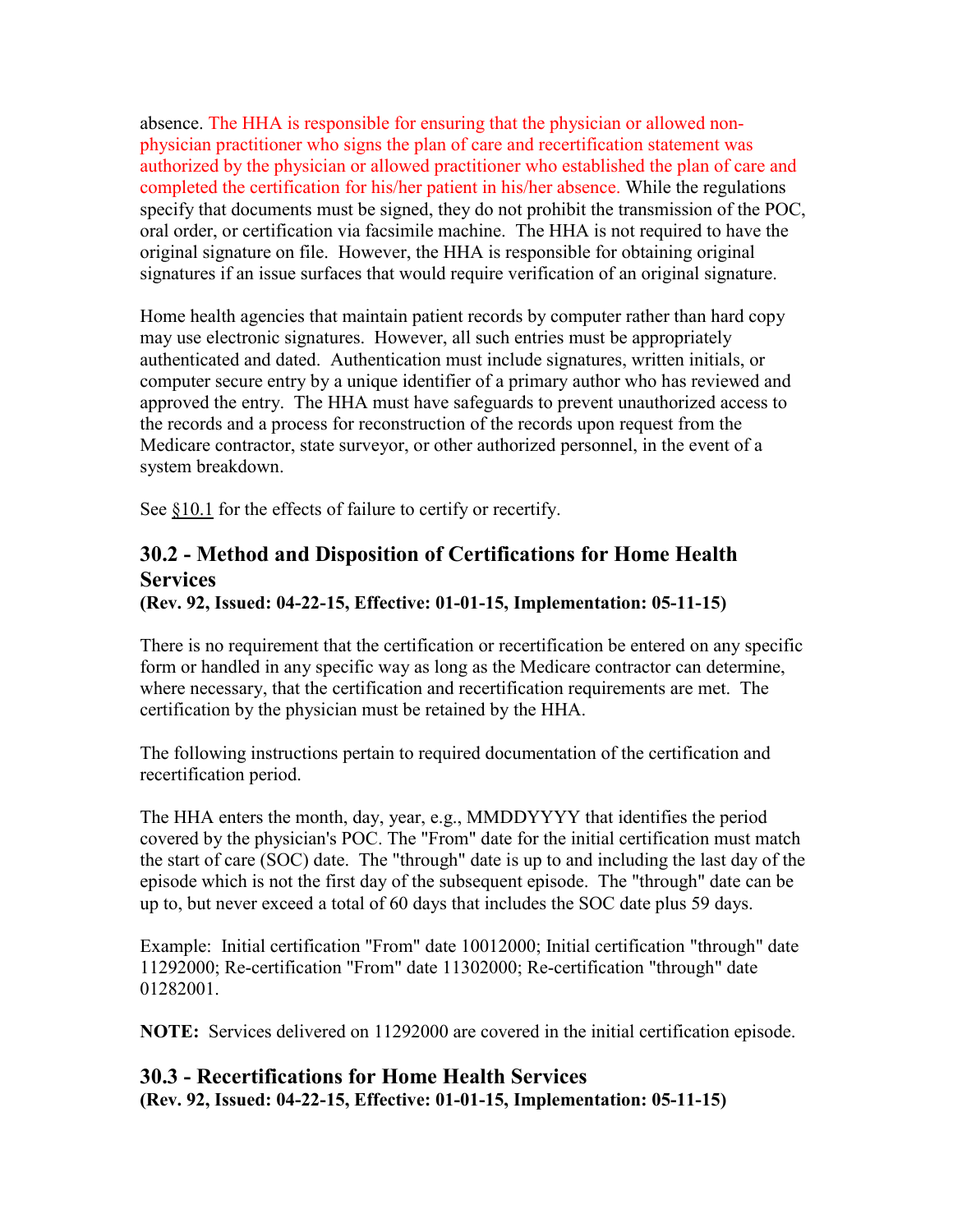Under both the hospital insurance and supplementary medical insurance programs, when services are continued past an initial 60-day episode of care, the physician must recertify at intervals of at least once every 60 days that there is a continuing need for services in accordance with requirements described in Pub. 100-02, Medicare Benefit Policy Manual, chapter 7, section 30.5.2. The recertification should be obtained at the time the plan of care is reviewed since the same interval (at least once every 60 days) is required for the review of the plan.

The physician must include an estimate of how much longer the skilled services will be required and must certify that:

1. The home health services are or were needed because the patient is or was confined to the home as defined in Pub. 100-02, Medicare Benefit Policy Manual, chapter 7, section 30.1;

2. The patient needs or needed skilled nursing services on an intermittent basis (other than solely venipuncture for the purposes of obtaining a blood sample), or physical therapy, or speech-language pathology services; or continues to need occupational therapy after the need for skilled nursing care, physical therapy, or speech-language pathology services ceased. Where a patient's sole skilled service need is for skilled oversight of unskilled services (management and evaluation of the care plan as defined in Pub. 100-02, Medicare Benefit Policy Manual, chapter 7, section 40.1.2.2), the physician must include a brief narrative describing the clinical justification of this need as part of the recertification, or as a signed addendum to the recertification;

3. A plan of care has been established and is periodically reviewed by a physician; and

4. The services are or were furnished while the patient is or was under the care of a physician.

Recertifications must be signed by the physician who reviews the plan of care. The form of the recertification and the manner of obtaining timely recertifications are up to the individual agency.

# <span id="page-12-0"></span>**40 - Certification and Recertification by Physicians for Extended Care Services**

**(Rev. 101, Issued: 09-16-16, Effective: 10-18-16, Implementation: 10-18-16)**

Payment for covered posthospital extended care services may be made only if a physician (or, as discussed in §40.1 of this chapter, a physician extender) makes the required certification and, where services are furnished over a period of time, the required recertification regarding the services furnished.

The skilled nursing facility is responsible for obtaining the required certification and recertification statements and for retaining them in file for verifications, if needed, by the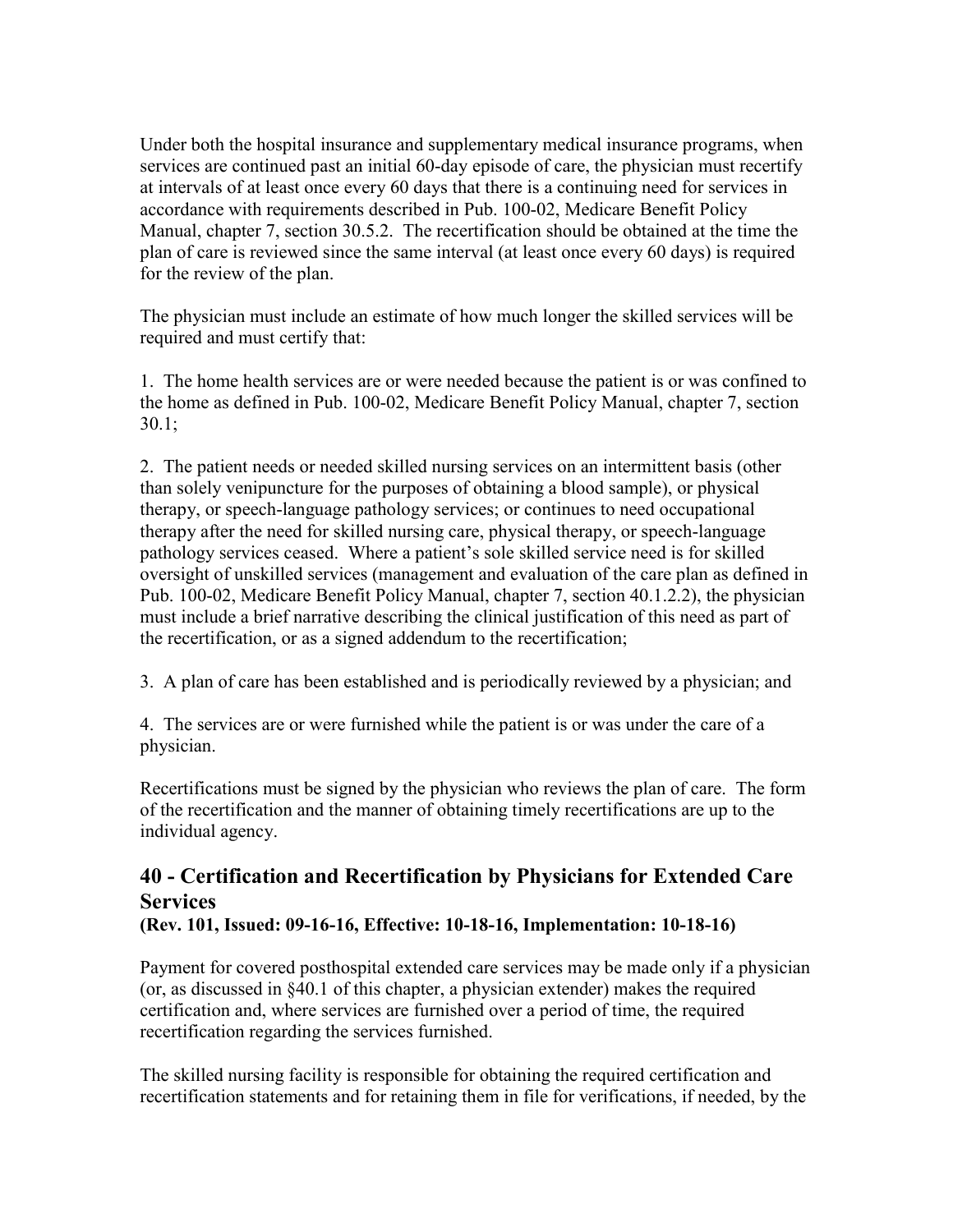A/B MAC (A). The skilled nursing facility determines the method by which the certification and recertification statements are to be obtained. There is no requirement that a specific procedure or specific forms be used, as long as the approach adopted by the facility permits a verification to be made that the certification and recertification requirements are in fact met. Certification and recertification statements may be entered on or included in forms, NOTEs, or other records that would normally be signed in caring for a patient, or a separate form may be used. Except as otherwise specified, each certification and recertification statement is to be separately signed. See Pub. 100-08, Medicare Program Integrity Manual, chapter 6, section 6.3 regarding medical review of certification and recertification in SNFs.

If the facility's failure to obtain a certification or recertification is not due to a question as to the necessity for the services, but rather to the physician's or physician extender's refusal to certify based on other grounds (e.g., an objection in principle to the concept of certification and recertification), the facility may not bill the program or the beneficiary for covered items or services. The provider agreement, which the facility files with the Secretary, precludes it from charging the patient for covered items and services.

If a physician or physician extender refuses to certify because, in his/her opinion, the patient does not, as a practical matter, require daily skilled care for an ongoing condition for which he/she was receiving inpatient hospital services (or for a new condition that arose while in the SNF for treatment of that ongoing condition), the services are not covered and the facility can bill the patient directly. The reason for the refusal to make the certification must be documented in the facility records. For such documentation to be adequate, there must be some statement in the facility's records, signed by a physician or a responsible facility official, indicating that the patient's physician or physician extender feels that the patient does not, as a practical matter, require daily skilled care for an ongoing condition for which he/she was receiving inpatient hospital services (or for a new condition that arose while in the SNF for treatment of that ongoing condition).

# <span id="page-13-0"></span>**40.1 - Who May Sign the Certification or Recertification for Extended Care Services**

<span id="page-13-1"></span>**(Rev. 120, Issued: 11-02-18, Effective: 12- 04-18, Implementation: 12- 04-18)** 

A certification or recertification statement must be signed by the attending physician or a physician on the staff of the skilled nursing facility who has knowledge of the case, or by a physician extender (that is, a nurse practitioner, a clinical nurse specialist or, effective with items and services furnished on or after January 1, 2011, a physician assistant) who does not have a direct or indirect employment relationship with the facility, but who is working in collaboration with the physician. See Pub. 100-02, Medicare Benefit Policy Manual at chapter 8, §40.1, for a discussion of "direct" and "indirect" employment relationships in this context, and at chapter 15, §190.C (for physician assistants), §200.D (for nurse practitioners), and §210.D (for clinical nurse specialists), regarding the required collaboration between the physician and the physician extender.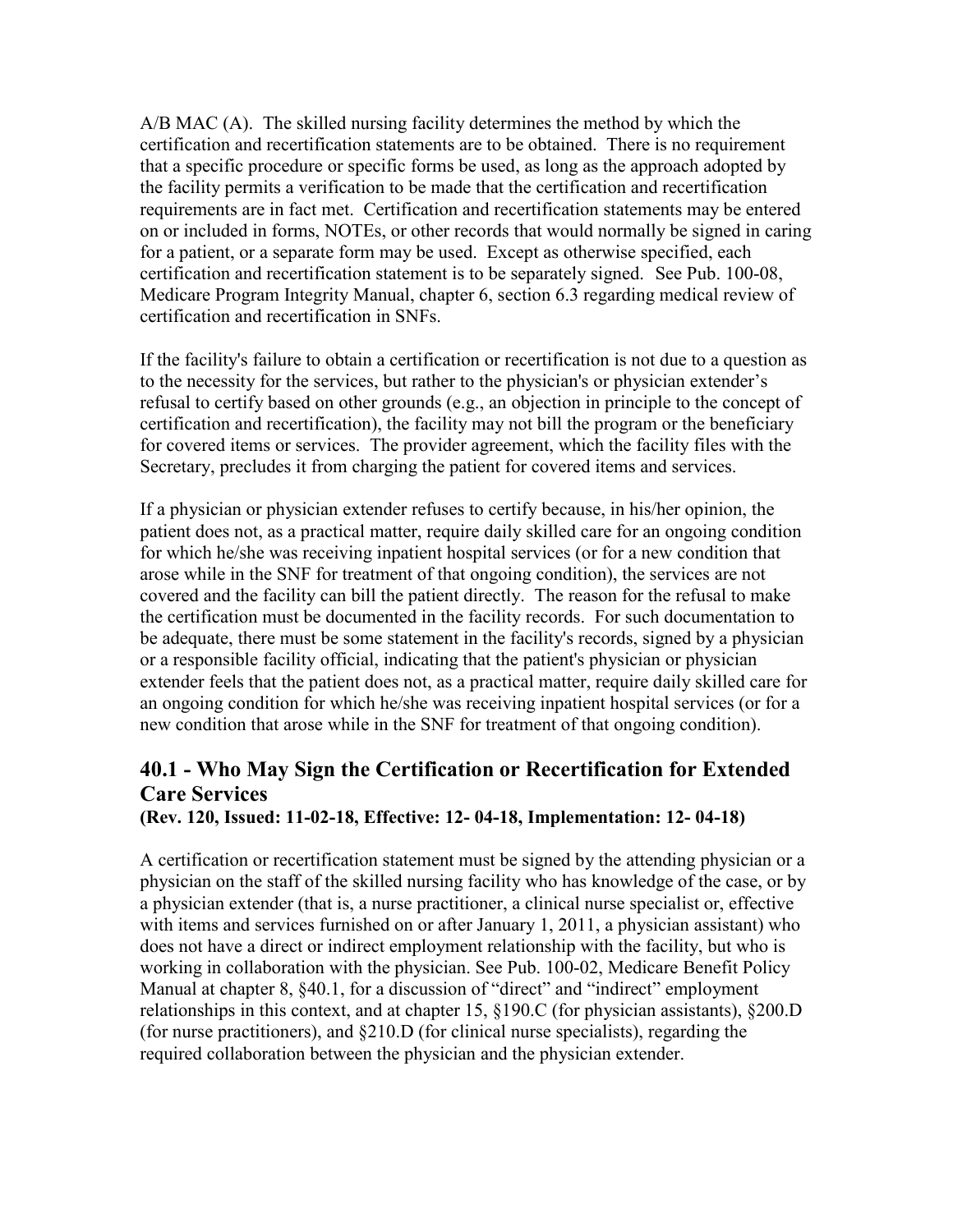Ordinarily, for purposes of certification and recertification, a "physician" must meet the definition contained in Chapter 5, §70 of this manual.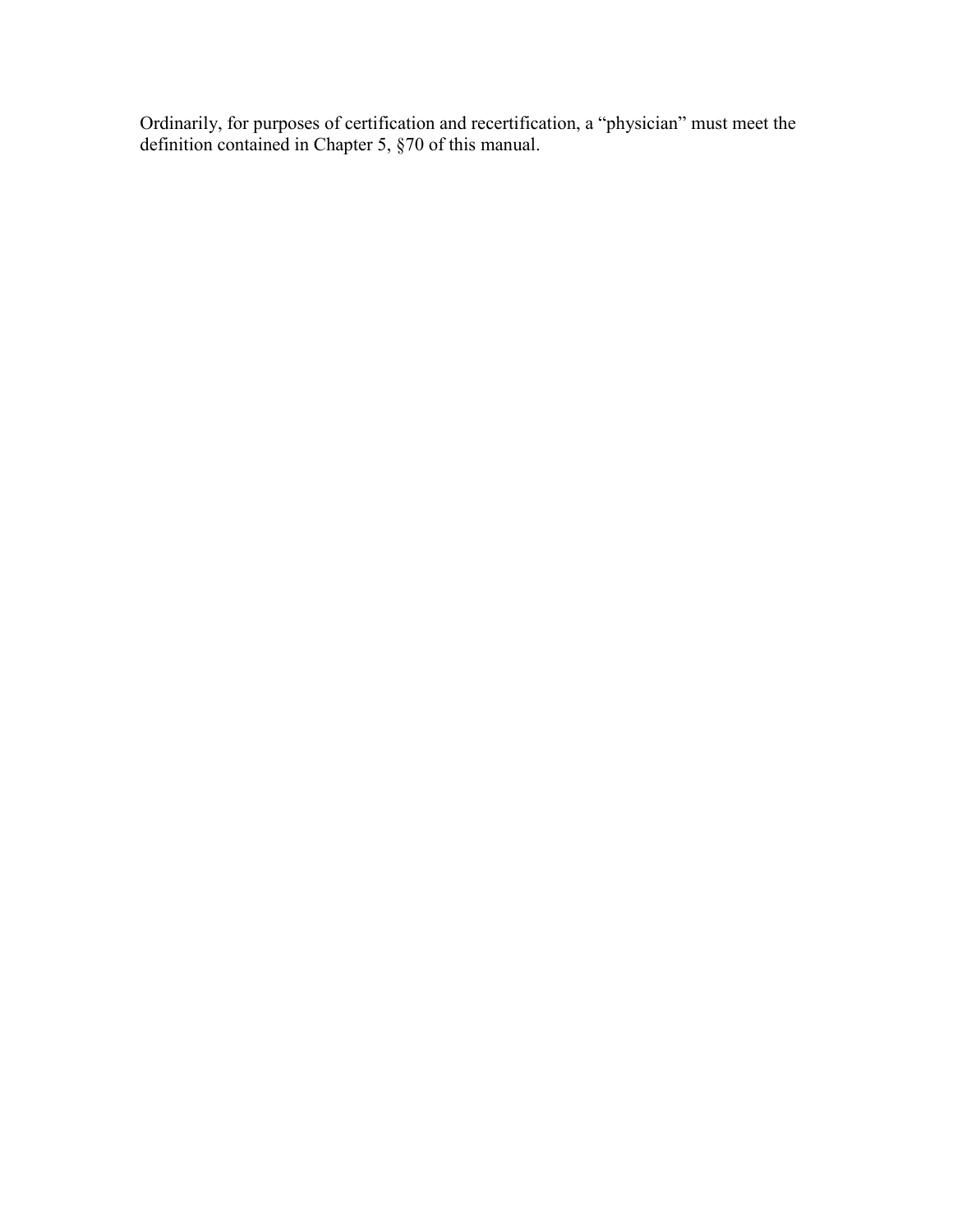#### **40.2 - Certification for Extended Care Services (Rev. 126, Issued: 10-04-19, Effective: 11-05-19, Implementation: 11-05-19)**

The certification must clearly indicate that posthospital extended care services were required to be given on an inpatient basis because of the individual's need for skilled care on a daily basis for an ongoing condition for which he/she was receiving inpatient hospital services prior to transfer to the SNF (or for a new condition that arose while in the SNF for treatment of that ongoing condition). Alternatively, under the regulations at  $42$  CFR  $424.20(a)(1)(ii)$ , the initial certification can simply affirm that the individual has been correctly assigned one of the case-mix classifiers that CMS designates as representing the required SNF level of care, as provided in the regulations at 42 CFR 409.30 (see Pub. 100-02, Medicare Benefit Policy Manual, chapter 8, §30.1, for a discussion of the administrative level of care presumption under the SNF PPS).

Certifications must be obtained at the time of admission, or as soon thereafter as is reasonable and practicable (see Pub.100-04, Medicare Claims Processing Manual, Chapter 6, §120.2, regarding the circumstances under which a resumption of SNF care following a temporary break in SNF coverage would be considered a new "admission" under the SNF PPS's Interrupted Stay policy). The routine admission procedure followed by a physician would not be sufficient certification of the necessity for posthospital extended care services for purposes of the program.

If ambulance service is furnished by a skilled nursing facility, an additional certification is required. It may be furnished by any physician who has sufficient knowledge of the patient's case, including the physician who requested the ambulance or the physician who examined the patient upon his arrival at the facility. The physician must certify that the ambulance service was medically required.

#### <span id="page-15-0"></span>**40.3 - Recertifications for Extended Care Services (Rev. 1, 09-11-02)**

The recertification statement must contain an adequate written record of the reasons for the continued need for extended care services, the estimated period of time required for the patient to remain in the facility, and any plans, where appropriate, for home care. The recertification statement made by the physician does not have to include this entire statement if, for example, all of the required information is in fact included in progress.

**NOTE:** In such a case, the physician's statement could indicate that the individual's medical record contains the required information and that continued posthospital extended care services are medically necessary. A statement reciting only that continued extended care services are medically necessary is not, in and of itself, sufficient.

If the circumstances require it, the first recertification and any subsequent recertifications must state that the continued need for extended care services is for a condition requiring such services which arose after the transfer from the hospital and while the patient was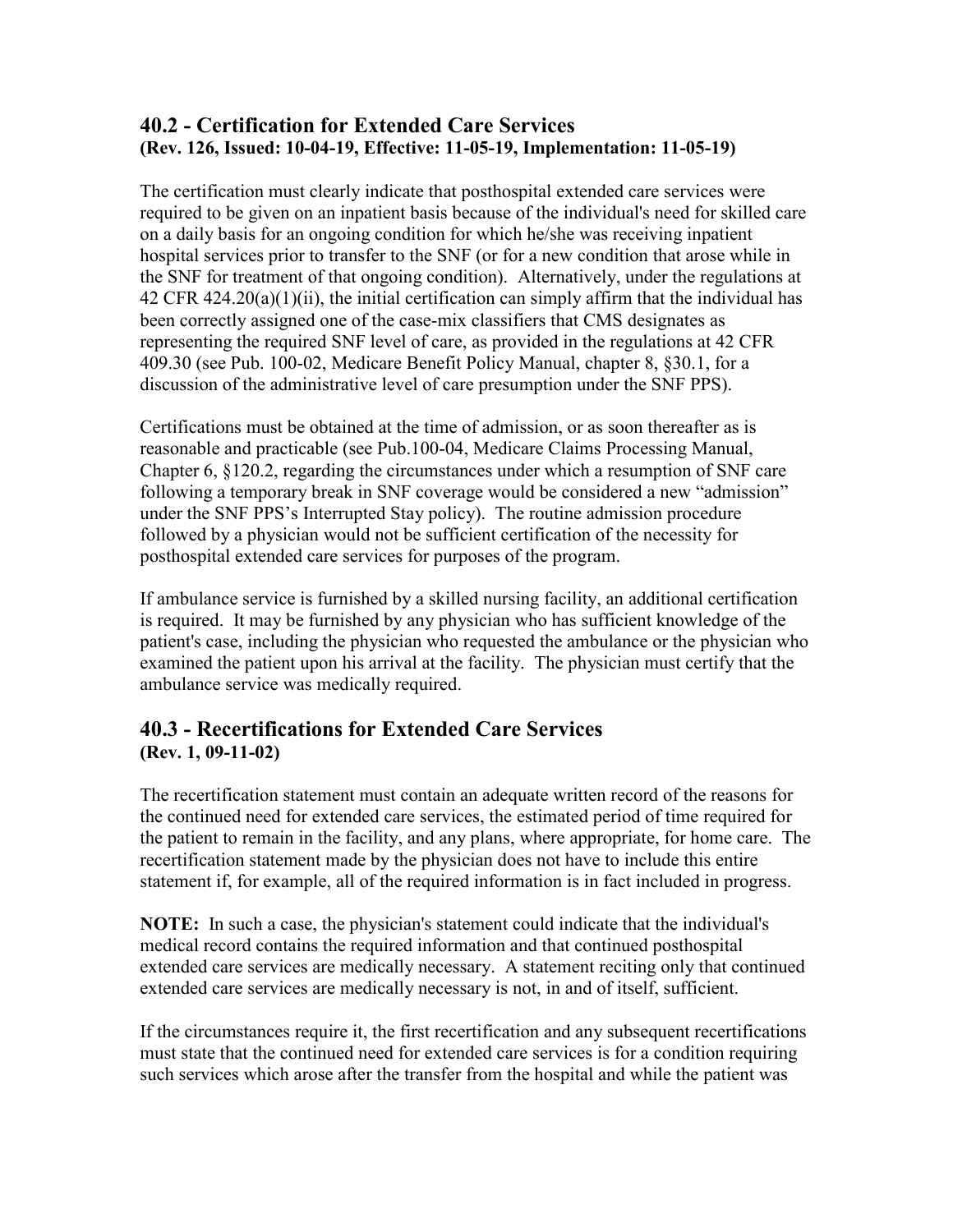still in the facility for treatment of the condition(s) for which he/she had received inpatient hospital services.

#### <span id="page-16-0"></span>**40.4 - Timing of Recertifications for Extended Care Services (Rev. 1, 09-11-02)**

The first recertification must be made no later than the l4th day of inpatient extended care services. A skilled nursing facility can, at its option, provide for the first recertification to be made earlier, or it can vary the timing of the first recertification within the l4-day period by diagnostic or clinical categories. Subsequent recertifications must be made at intervals not exceeding 30 days. Such recertifications may be made at shorter intervals as established by the utilization review committee and the skilled nursing facility.

At the option of the skilled nursing facility, review of a stay of extended duration, pursuant to the facility's utilization review plan (if a UR review plan is in place), may take the place of the second and any subsequent physician recertifications. The skilled nursing facility should have available in its files a written description of the procedure it adopts with respect to the timing of recertifications. The procedure should specify the intervals at which recertifications are required, and whether review of long-stay cases by the utilization review committee serves as an alternative to recertification by a physician in the case of the second or subsequent recertifications.

#### <span id="page-16-1"></span>**40.5 - Delayed Certifications and Recertifications for Extended Care Services (Rev. 1, 09-11-02)**

Skilled nursing facilities are expected to obtain timely certification and recertification statements. However, delayed certifications and recertifications will be honored where, for example, there has been an isolated oversight or lapse.

In addition to complying with the content requirements, delayed certifications and recertifications must include an explanation for the delay and any medical or other evidence which the skilled nursing facility considers relevant for purposes of explaining the delay. The facility will determine the format of delayed certification and recertification statements, and the method by which they are obtained. A delayed certification and recertification may appear in one statement; separate signed statements for each certification and recertification would not be required as they would if timely certification and recertification had been made.

#### <span id="page-16-2"></span>**40.6 - Disposition of Certification and Recertifications for Extended Care Services (Rev. 1, 09-11-02)**

Skilled nursing facilities do not have to transmit certification and recertification statements to the A/B MAC (A); instead, the facility must itself certify, in the admission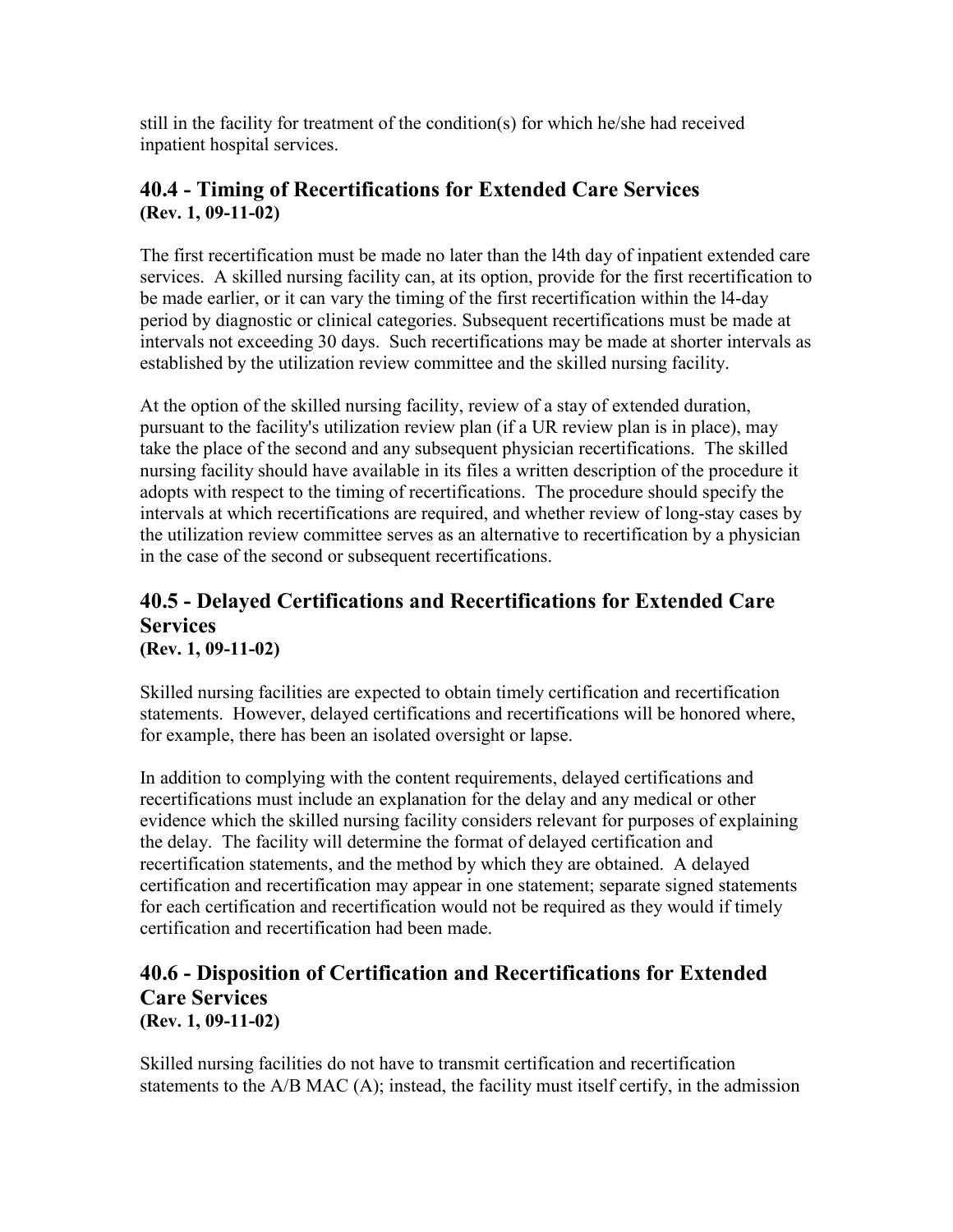and billing form that the required physician certification and recertification statements have been obtained and are on file.

## <span id="page-17-0"></span>**50 - Physician's Certification and Recertification for Outpatient Physical Therapy Occupational Therapy and Speech-Language Pathology**

**(Rev. 28; Issued: 08-12-05; Effective/Implementation: 09-12-05)**

For certification and recertification of outpatient physical therapy, occupational therapy and speech-language pathology services see Pub. 100-02, Chapter 15, §220.1.3.

#### <span id="page-17-1"></span>**60 - Certification and Recertification by Physicians for Hospice Care (Rev. 68, Issued: 04-22-11, Effective: 01-01-11, Implementation: 05-12-11))**

The hospice must obtain written certification of terminal illness for each period of hospice care received by an individual. For the initial 90-day period, the hospice must obtain written certification statements from the medical director of the hospice or the physician member of the hospice interdisciplinary group, and the individual's attending physician (if the individual has one). The certification must specify that the individual's prognosis is for a life expectancy of 6 months or less if the terminal illness runs its normal course. Recertification for subsequent periods only requires the written certification by the hospice medical director or the physician member of the hospice interdisciplinary group. Certifications and recertifications must be dated and signed by the physician and must include the benefit periods to which they apply. Certifications and recertifications must include a brief narrative explanation of the clinical findings that supports a life expectancy of 6 months or less.

If written certification is not obtained within 2 calendar days of the initiation of hospice care, a verbal certification must be obtained within the 2 days. A written certification from the medical director of the hospice or the physician member of the interdisciplinary group must be on file in the beneficiary's record prior to the submission of a claim to the Medicare contractor. If these requirements are not met, no payment may be made for the days prior to certification. Instead payment will begin with the day certification is obtained, i.e., the date verbal certification is obtained.

Certifications and recertifications may be completed up to 15 days before the next benefit period begins.

For recertifications on or after January 1, 2011, a hospice physician or hospice nurse practitioner must have a face-to-face encounter with each hospice patient prior to the beginning of the patient's third benefit period, and prior to each subsequent benefit period. Failure to meet the face-to-face encounter requirements results in a failure by the hospice to meet the patient's recertification of terminal illness eligibility requirement. The patient would cease to be eligible for the benefit. See Pub. 100-02, Medicare Benefit Policy Manual, Chapter 9, Section 20.1, Timing and Content of Certification.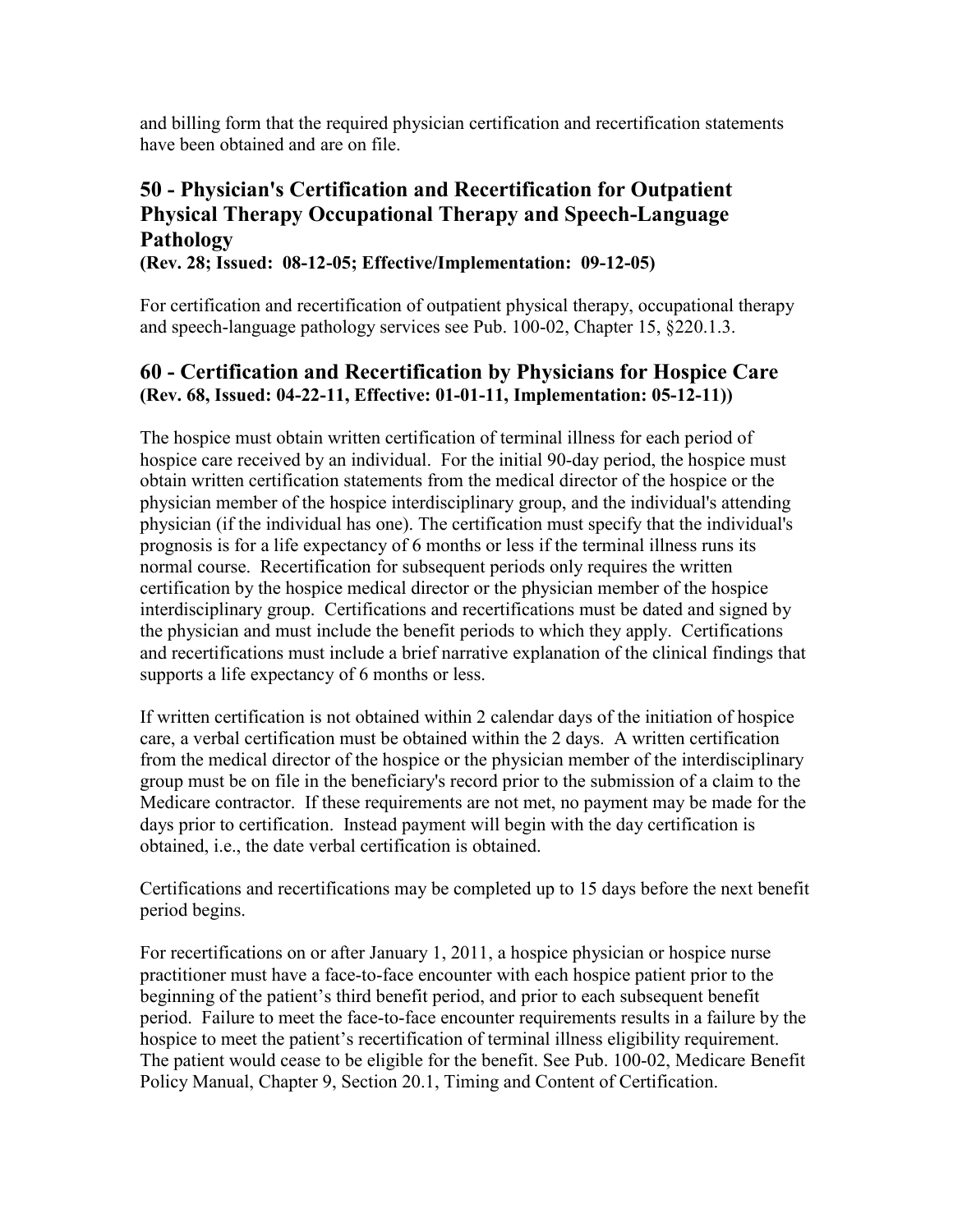#### <span id="page-18-0"></span>**70 - DME Certification (Rev. 1, 09-11-02)**

The DME supplier must retain a copy of the physician's order for DME in its files; and in some cases must furnish a Certificate of Medical Necessity to the DME MAC.

#### <span id="page-18-1"></span>**80 - Summary Table for Certifications/Recertifications (Rev. 84, Issued: 04-04-14, Effective: 05-05-14, Implementation: 05-05-14)**

The following is a table summarizing the certification/recertification signature requirements and timeframes for various provider types. Please review sections above for more detailed information on Certifications/Recertifications and their required content: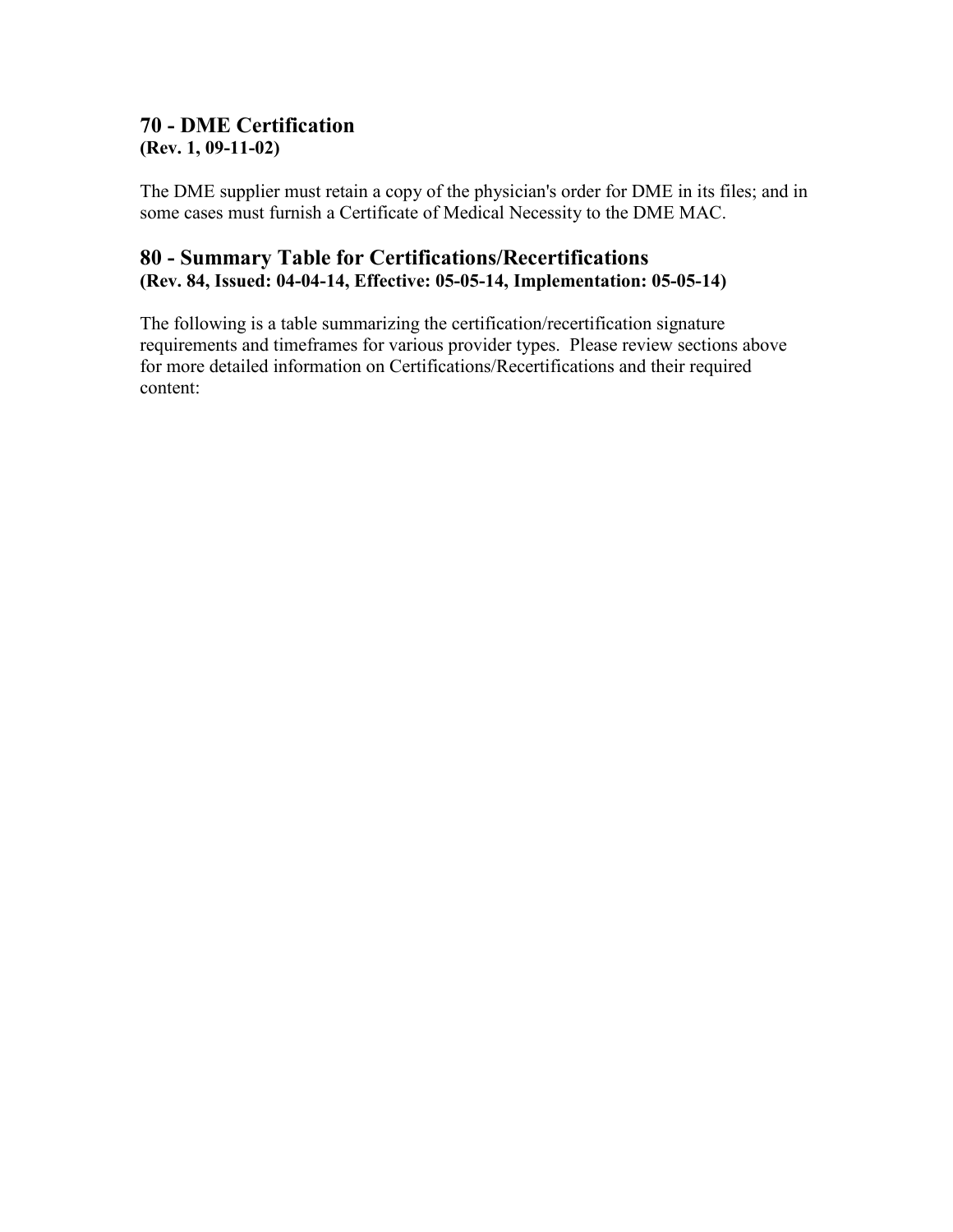| Provider<br><b>Type</b> | <b>Who Signs Certification</b>                                                                                                                                                                                           | <b>Certification</b><br><b>Timeframe</b>                                                                                                                         | Recertification                                                                                                                                                       |
|-------------------------|--------------------------------------------------------------------------------------------------------------------------------------------------------------------------------------------------------------------------|------------------------------------------------------------------------------------------------------------------------------------------------------------------|-----------------------------------------------------------------------------------------------------------------------------------------------------------------------|
| Hospital<br>Inpatient   | Attending physician or by<br>another physician with<br>knowledge of the case<br>with authorization from<br>attending physician or by<br>a member of hospital's<br>medical staff with<br>knowledge of the case.           | No later than the<br>12th day of<br>hospitalization                                                                                                              | Interval between<br>recertifications not to<br>exceed 30 days                                                                                                         |
| <b>SNF</b>              | Attending physician or<br>physician on staff at SNF<br>with knowledge of case,<br>or physician extender as<br>discussed in $§40.1$ of this<br>chapter                                                                    | Obtain at time of<br>admission or shortly<br>thereafter                                                                                                          | First recertification no<br>later than the 14th day<br>of inpatient extended<br>care services.<br>Subsequent at intervals<br>not exceeding 30 days.                   |
| <b>HHA</b>              | Attending physician                                                                                                                                                                                                      | Obtain at time POC<br>is established or<br>shortly thereafter                                                                                                    | Physician must<br>recertify at least once<br>every 60 days                                                                                                            |
| Hospice                 | For initial 90-day period,<br>must obtain written<br>certification statements<br>from medical director of<br>hospice or physician<br>member of the hospice<br>interdisciplinary group<br>and the attending<br>physician. | If written<br>certification is not<br>obtained within 2<br>calendar days of the<br>initiation of hospice<br>care, a verbal<br>certification must be<br>obtained. | Must be obtained for<br>each period of hospice<br>care; written<br>certification by hospice<br>medical director or<br>physician member of<br>interdisciplinary group. |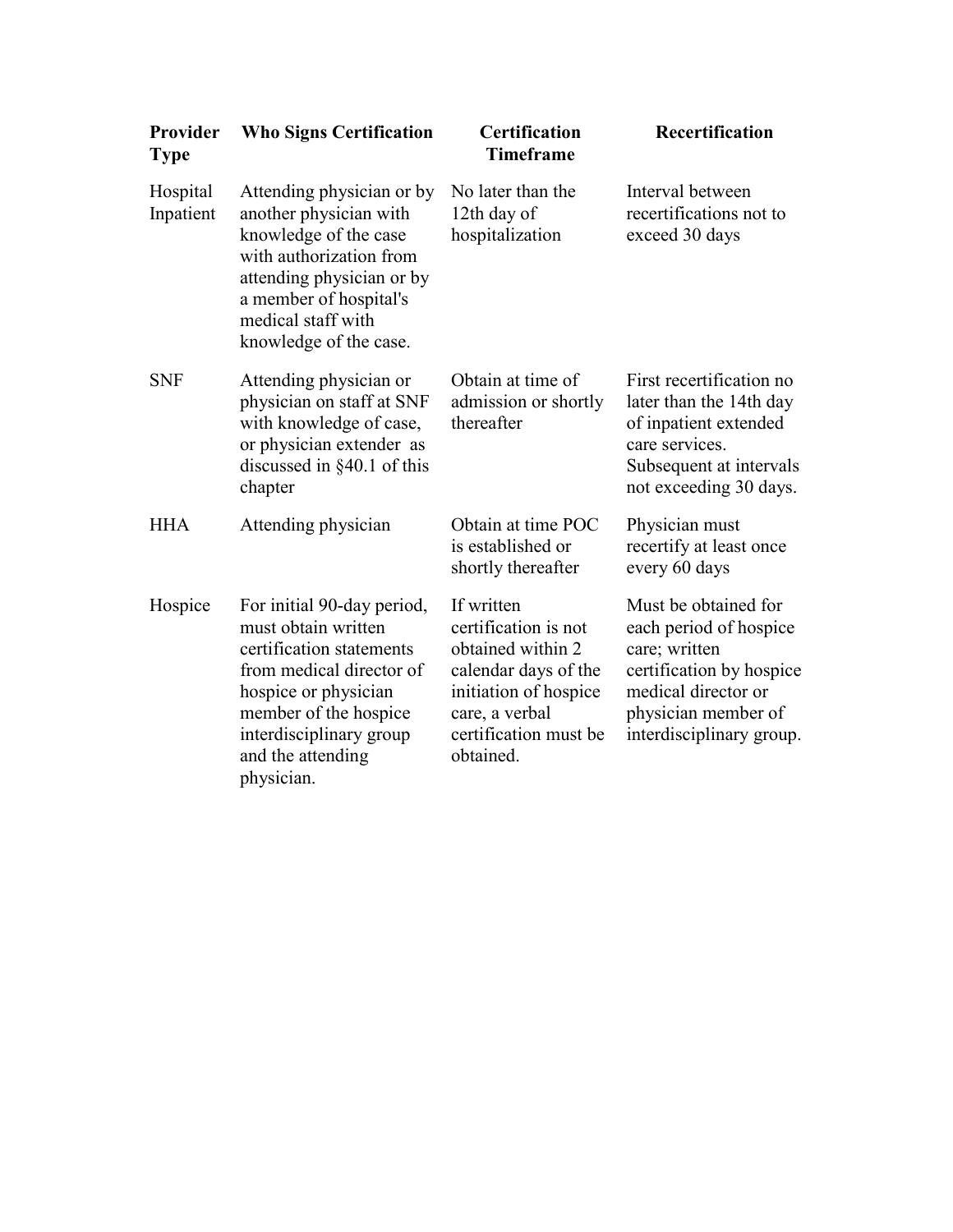# <span id="page-20-0"></span>**Transmittals Issued for this Chapter**

| Rev#                | <b>Issue Date Subject</b> |                                                                                                                                                                                                       | Impl Date CR#    |       |
|---------------------|---------------------------|-------------------------------------------------------------------------------------------------------------------------------------------------------------------------------------------------------|------------------|-------|
|                     |                           | R10757GI 05/11/2021 Physician Certification and Recertification of<br>Services Manual Update to Incorporate Allowed<br>Practitioners into Home Health Policy                                          | 08/11/2021       | 12222 |
| R126GI              |                           | 10/04/2019 Manual Updates for CR11152 Implementation<br>of the Skilled Nursing Facility (SNF) Patient<br>Driven Payment Model (PDPM)                                                                  | 11/05/2019 11454 |       |
| R <sub>120</sub> GI |                           | 11/02/2018 Internet Only Manual Updates to Pub. 100-01,<br>100-02 and 100-04 to Correct Errors and<br>Omissions (SNF) (2018 Q4)                                                                       | 12/04/2018 11004 |       |
| R <sub>114GI</sub>  |                           | 03/16/2018 Internet Only Manual Updates to Pub. 100-01,<br>100-02 and 100-04 to Correct Errors and<br>Omissions (SNF) (2018)                                                                          | 06/19/2018 10512 |       |
| R101GI              |                           | 09/16/2016 Internet Only Manual Updates to Pub. 100-01,<br>100-02 and 100-04 to Correct Errors and<br>Omissions (SNF)                                                                                 | 10/18/2016 9748  |       |
| R98GI               |                           | 05/13/2016 Clarification of Inpatient Psychiatric Facilities<br>(IPF) Requirements for Certification,<br>Recertification and Delayed/Lapsed<br>Certification and Recertification                      | 08/15/2016 9522  |       |
| R94GI               |                           | 10/16/2015 Internet Only Manual Updates to Pub. 100-01,<br>100-02 and 100-04 to Correct Errors and<br>Omissions (2015)                                                                                | 11/16/2015 9336  |       |
| <u>R92GI</u>        |                           | 04/22/2015 Manual Updates to Clarify Requirements for<br>Physician Certification and Recertification of<br>Patient Eligibility for Home Health Services                                               | 05/11/2015 9119  |       |
| R91GI               |                           | 04/10/2015 Manual Updates to Clarify Requirements for<br>Physician Certification and Recertification of<br>Patient Eligibility for Home Health Services -<br>Rescinded and replaced by Transmittal 92 | 05/11/2015 9119  |       |
| R84GI               |                           | 04/04/2014 Internet Only Manual Updates to Pub. 100-01,<br>100-02 and 100-04 to Correct Errors and<br>Omissions                                                                                       | 05/05/2014 8669  |       |
| R76GI               |                           | 01/13/2012 Allowing Physician Assistants to Perform<br>Skilled Nursing Facility (SNF) Level of Care<br><b>Certifications and Recertifications</b>                                                     | 02/13/2012 7701  |       |
| R68GI               |                           | 04/22/2011 Physician Certification and Recertification of<br><b>Services Manual Changes</b>                                                                                                           | 05/12/2011 7377  |       |
| <u>R50GI</u>        |                           | 12/21/2007 Revision to Certification for Hospital Services<br>Covered by the Supplementary Hospital                                                                                                   | 01/07/2008 5833  |       |